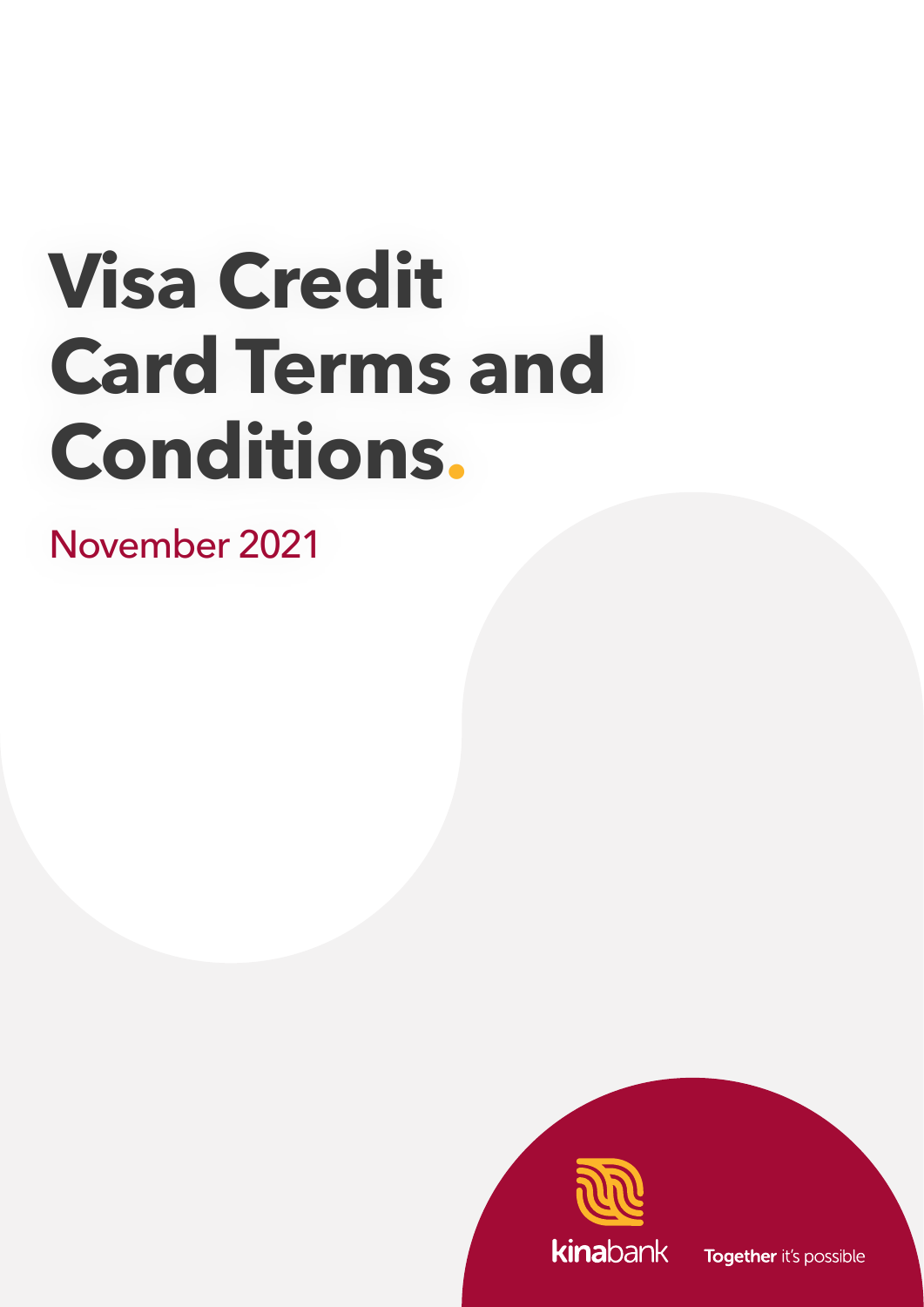# **Contact Details.**

#### **Important Notice**

This document does not contain all the pre-contractual information required to be given to you.

#### **Contact Details:**

Ph: 180 1525 +675 308 3800 E-mail: kina@kinabank.com.pg Web: www.kinabank.com.pg

# **Street Address:**

Kina Bank Limited Level 9 Kina Bank Haus Douglas Street Port Moresby NCD 121 PAPUA NEW GUINEA

# **Postal Address:**

P.O. Box 1141 Port Moresby NCD 121 PAPUA NEW GUINEA

#### **Banking Hours:**

8.45am - 3.00pm Monday to Thursday (excl. Public Holidays) 8.45 - 4.00pm Friday (excl. Public Holidays) 10am-2pm Weekend (Vision City Branch excl. Public Holidays)

# **Cardholder Enquiries/Lost or Stolen Cards:** (Local and Overseas Calls)

Phone: 180 1525 or +675 308 3800 E-mail: kina@kinabank.com.pg Swift code: KINIPGPG

**Note:** *Cards lost in Papua New Guinea or Overseas must be promptly reported to Kina Bank Call Centre via the telephone and/or fax number and e-mail listed above. All cards that are reported lost or stolen are automatically cancelled.*

Together it's possible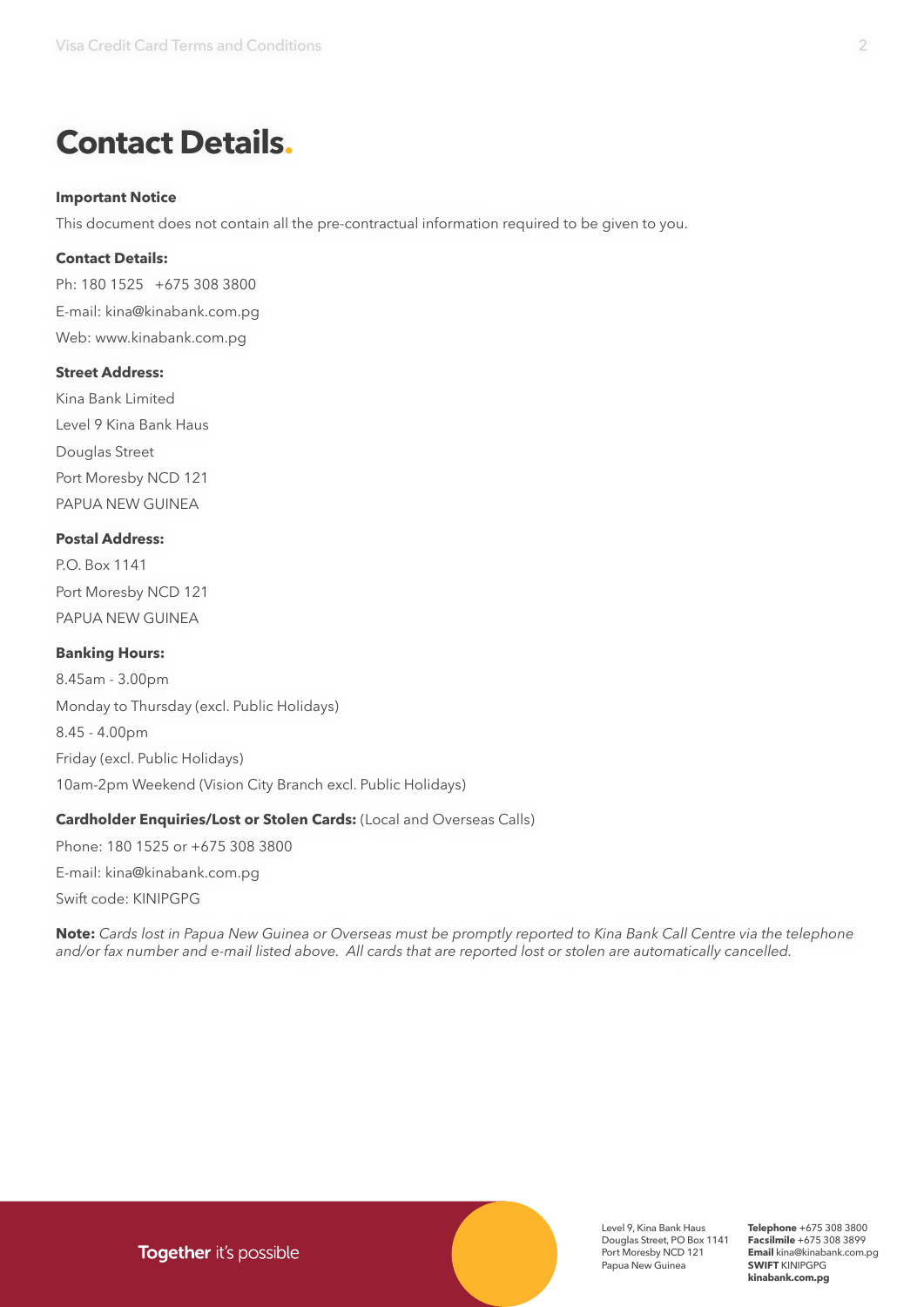# **Table of Contents.**

| Introduction                                               | 4  |
|------------------------------------------------------------|----|
| Definitions                                                | 4  |
| Part A                                                     | 6  |
| The Kina Bank Credit Card Contract                         | 6  |
| The Credit Limit                                           | 6  |
| Using the credit card account                              | 6  |
| Transactions on your credit card account                   | 7  |
| <b>Statements of Account</b>                               | 9  |
| Making payments to your credit card account                | 9  |
| Processing of transactions by Kina Bank                    | 10 |
| <b>Application of Payments</b>                             | 10 |
| Interest                                                   | 11 |
| Fees and Charges                                           | 12 |
| <b>Commissions and Related Payments</b>                    | 12 |
| Error or Dispute Resolution                                | 12 |
| Default, Cancellation and Termination                      | 13 |
| Changes to these Condition of Use and the Letter of Offer  | 14 |
| Privacy and Confidentiality                                | 15 |
| <b>General Matters</b>                                     | 16 |
| Part B                                                     | 18 |
| Electronic Banking Conditions of Use                       | 18 |
| Things you should know about your proposed credit contract | 24 |
| The Contract                                               | 24 |
| Insurance                                                  | 25 |
| General                                                    | 26 |

Level 9, Kina Bank Haus Douglas Street, PO Box 1141 Port Moresby NCD 121 Papua New Guinea

**Telephone** +675 308 3800 **Facsilmile** +675 308 3899 **Email** kina@kinabank.com.pg **SWIFT** KINIPGPG **kinabank.com.pg**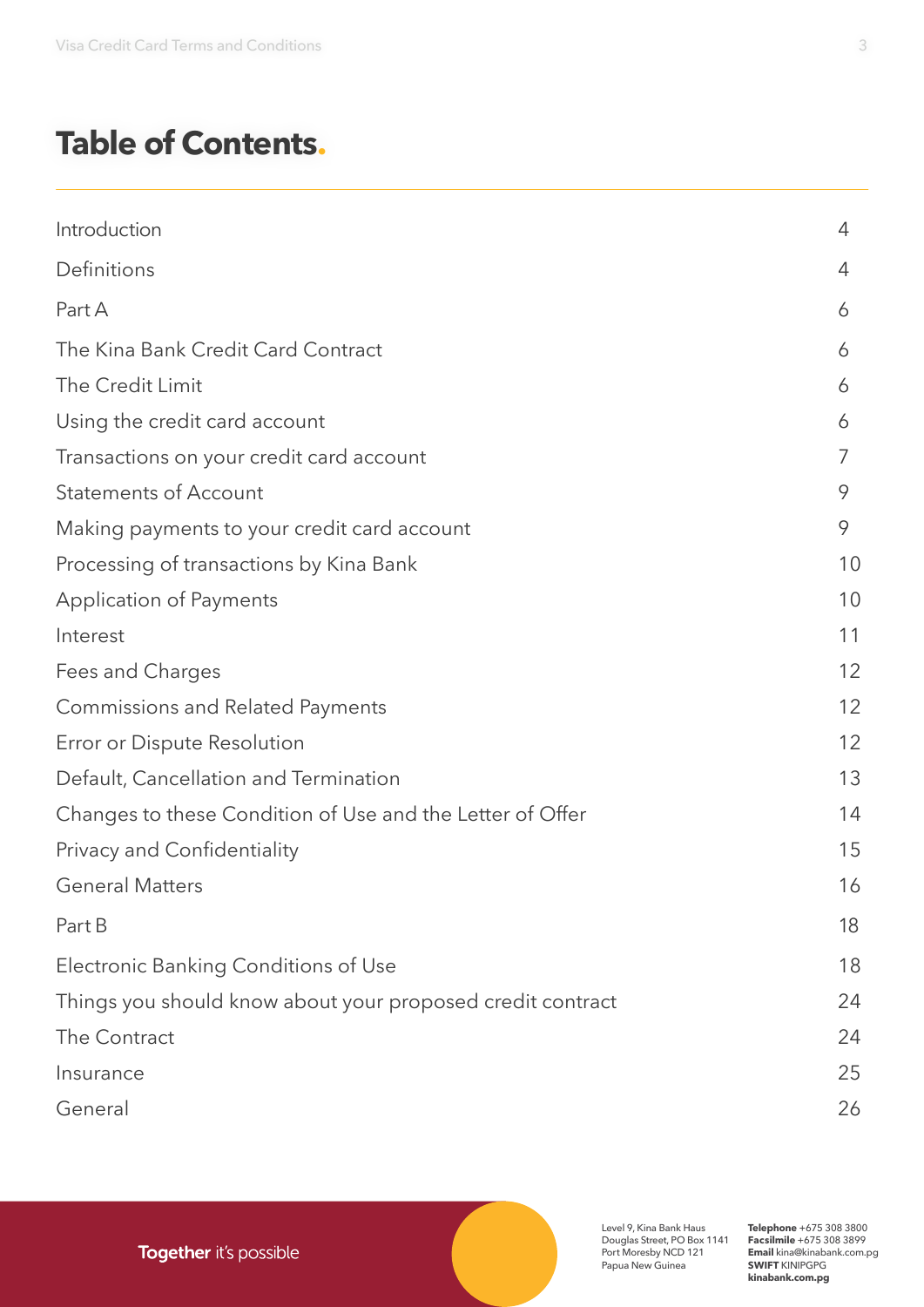# <span id="page-3-0"></span>**Introduction.**

The credit card contract governs the operation of the credit card account and your use of a Kina Bank credit card. It is important that you read and understand the credit card contract. Please contact Kina Bank if you do not understand or are unsure about any aspect of the credit card contract.

Information on current interest rates, fees and government charges is also available at any Kina Bank Branch on the Kina Bank website or by calling Kina Bank on numbers at the front of this document.

# Definitions

The following definitions apply unless otherwise stated:

**"Account"** means any Kina Bank account which can be operated by a credit card and which the account holder has nominated for use in this way and includes a credit card account.

**"Additional cardholder"** means the person in whose name the credit card account has been opened.

**"Bank"** means Kina Bank Limited and its successors and assigns.

**"Kina Bank business day"** means any day on which Kina Bank is open for business but excludes a day which is gazetted as a public holiday. Saturday and Sunday are not considered business days although some Kina Bank Branches may be open for business in Papua New Guinea.

**"Kina Bank Group Member"** means Kina Bank and its branches, representative offices, regional offices, subsidiaries, affiliates, related entities, employees, officers and agents, in the country.

**"Cash advance"** means a debit to the credit card account (whether or not the credit card account is in credit or in debit):

a) Which results in your receiving actual cash (whether at a branch or via electronic equipment or by other means);

b) Where the funds are used to purchase 'cash equivalent' items such as gambling chips;

c) Where the funds are used by you to make a payment to a person who does not accept credit payments from the credit card account. This may include payments through Kina Bank Internet Banking; or

d) Where the funds are credited to any other held by you or a third party with Kina Bank or another financial institution.

**"Credit card"** means a credit card issued by Kina Bank to you for use on your credit card account which is subject to these Conditions of Use.

**"Credit card account"** means the account set out in the Letter of Offer or any other account opened in accordance with this credit card contract, for example, if your credit card is lost or stolen. "credit card contract" means the Letter of Offer and Parts A and B of these Conditions of Use.

**"CRN"** means customer reference number.

**"Eftpos"** stands for Electronic Funds Transfer at Point of sale.

**"Inactive account"** means a credit card account that has not been operated by you either by deposit or withdrawal for a period of twenty-four (24) months.

**"Letter of Offer"** means the Letter Kina Bank send to the account holder offering a particular credit account.

**"Overdue amount"** any minimum monthly repayment that remains unpaid from previous statements of account.

**"Over limit amount"** means the amount by which, at any time, the outstanding balance of the credit card account exceeds the approved credit limit.

**"PIN"** means personal identification number, that is the code of numbers or letter that you use with your credit card through electronic equipment.

**"Purchase price"** is the actual amount payable by you to a merchant for the supply of goods and services or the amount

Together it's possible

Level 9, Kina Bank Haus Douglas Street, PO Box 1141 Port Moresby NCD 121 Papua New Guinea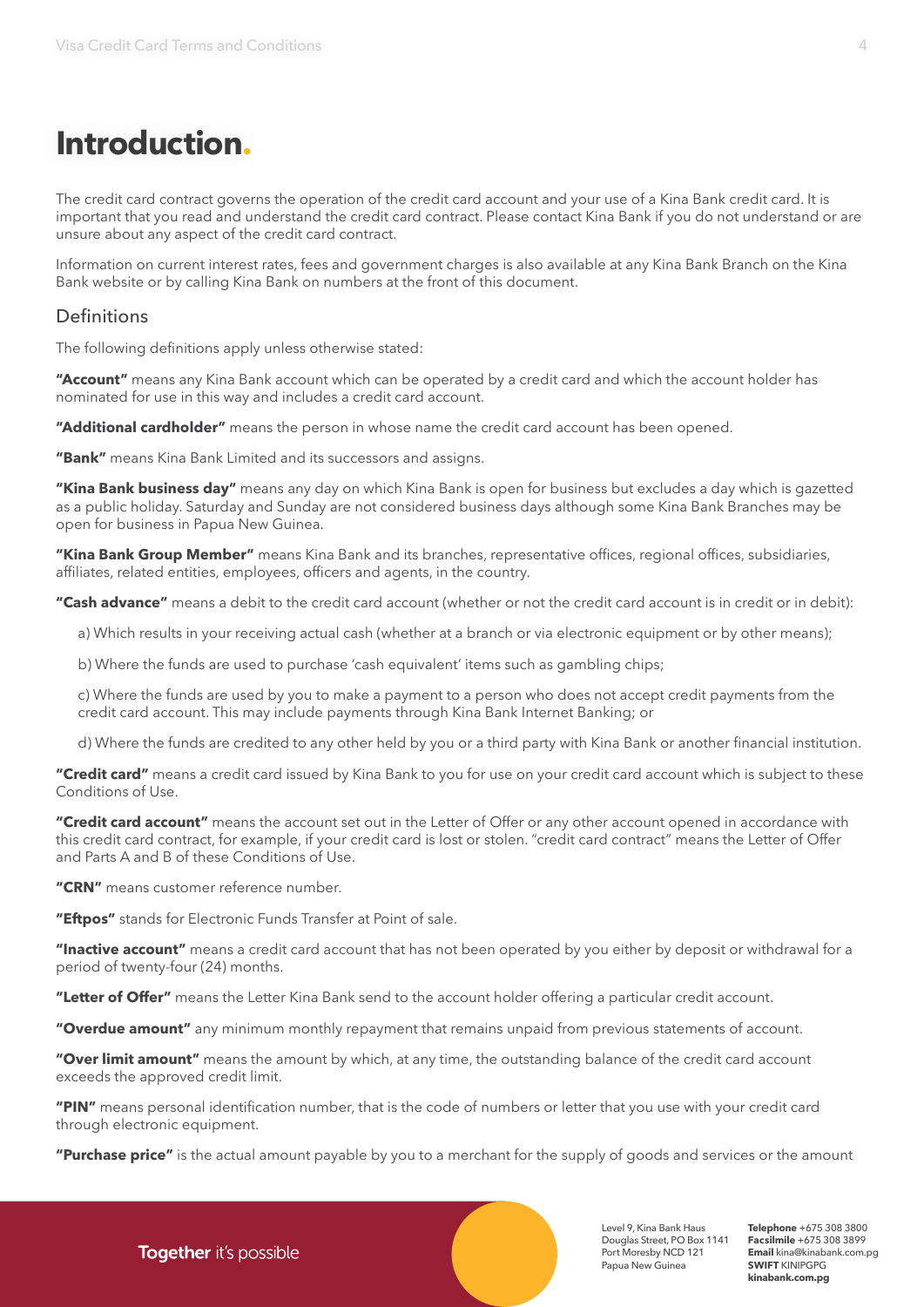of a cash advance for which Kina Bank has made payment, or will make payment, to the merchant or merchant's bank (whether or not the same amount is paid by Kina Bank to the merchant or merchant's bank).

**"Transaction"** means any purchase, cash advance or funds transfer.

**"You"** and **"your"** means the person in whose name the credit card account has been opened and where relevant, also means the additional cardholder.

 **"Account"** means your Kina Bank account (s) that are linked to your Visa Debit card.

**"Account Holder"** means the person or person(s) in whose name the account is opened under and is the signatory to the account.

**"ATM"** means Automatic Teller Machine.

**"Business Day"** means any day on which Kina Bank generally opens for business but excludes a day on which is gazetted as a public holiday.

**"Card"** refers to a Kina Bank Visa Classic Credit Card or Kina Bank Visa Credit Gold Card.

**"Cardholder"** means the Customer to whom Kina Bank issued a Visa Credit Card.

**"Card-Not-Present Transaction"** means a transaction that is carried out where the Cardholder and the Visa Credit Card are not present at the time of usage. These transactions include but are not limited to telephone, internet or mail.

**"Card Verification Value"** means the 3-digit number printed on a card for security purposes.

**"Chip Card"** refers to a standard size plastic debit or credit card that in addition to magnetic stripe has a microchip embedded in it.

**"Card Transaction"** means any type of transaction effected by using the Visa Credit Card, account or PIN.

**"Contactless Transaction"** means a transaction that is carried out by holding your Card, and/or a device upon which a Digital Card is stored, if in each case it is enabled to effect contactless transactions, near a terminal which is enabled to accept contactless transactions.

**"Eftpos"** is Electronic Funds Transfer Point of Sale, a merchant facility which allows customers to pay for their purchases and obtain cash out using their Visa Credit Card.

**"EMV"** means Europay, Mastercard and Visa, and is a global standard for payments using chip cards.

**"FATCA"** means Foreign Account Tax Compliance Act.

**"Kina Bank"** or **"the Bank"** or **"We"** or **"Us"** or **"Our"** means Kina Bank Limited including its employees, agents, its successors and assigns.

**"Liability Shift"** means the change in financial responsibility, to either a merchant or bank should a fraudulent transaction take place.

**"Merchant"** refers to a provider of goods or services who accepts payment made by card. "PayWave" allows you to make small value purchases by using the "Tap to Pay" function.

**"PNG"** means the Independent state of Papua New Guinea.

**"Transaction Limit"** means the maximum daily limit set by us in respect of your card transaction.

**"Recurring Transaction"** means a regular transaction that you have authorised a merchant or Third Party to make on your account.

**"Third Party"** refers to anyone other than the cardholder.

**"Unauthorised Transaction"** refers to any transaction that is not authorised or made without your knowledge.

**"Visa"** refers to Visa Worldwide Pte Limited.

Together it's possible

Level 9, Kina Bank Haus Douglas Street, PO Box 1141 Port Moresby NCD 121 Papua New Guinea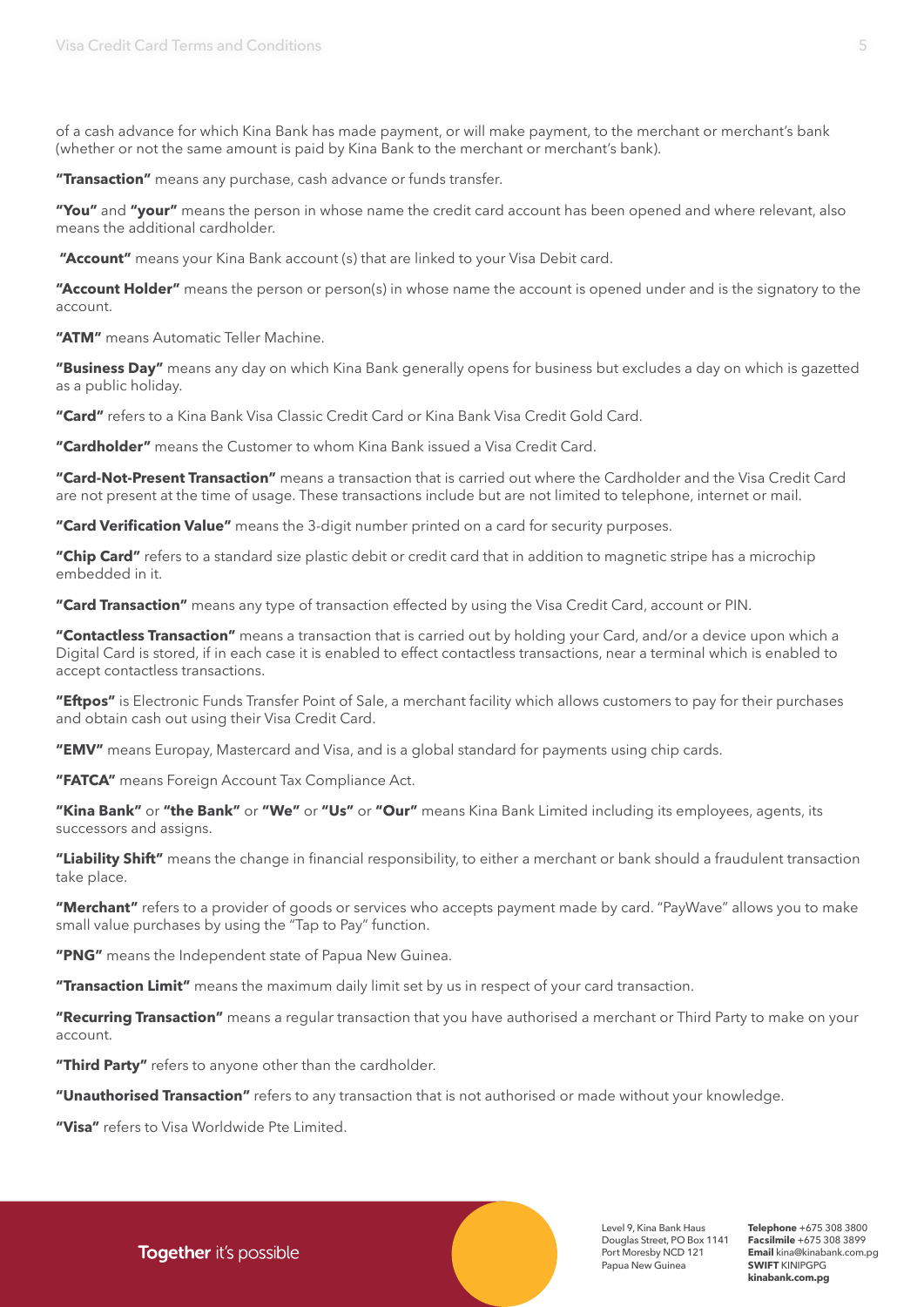# <span id="page-5-0"></span>**Part A.**

# The Kina Bank Credit Card Contract

#### **1. Agreeing to the terms of the credit card contract**

Kina Bank is the credit provider for this credit card contract. You accept Kina Bank's offer to provide credit on the terms and conditions in the credit card contract when the credit card account is first used or by doing anything else described in the Letter of Offer as indicating your acceptance.

# **2. Opening an Account**

Kina Bank shall have the sole discretion as to the opening of any account. In accordance with the law, any person opening a new account, including any additional cardholder, must be identified and verified by Kina Bank. The person must comply with Kina Bank's requirements for identification and verification, and must complete, to Kina Bank's satisfaction, all account opening documentation and provide any information or documents requested by Kina Bank including where required for the purposes of complying with any applicable anti-money laundering or other laws, regulations and policies, or as may be required under laws and or by agreements with government agencies or revenue authorities (whether local or foreign) to make enquiries about the person's tax status.

# The Credit Limit

# **3. The Credit Limit**

Your credit limit is set out in the Letter of Offer and is for the credit card account. If Kina Bank issues more than one credit card for use on your credit account, no separate limit applies for each credit card. The account holder can request Kina Bank to increase the credit limit at any time.

You must not exceed the credit limit unless Kina Bank has consented in writing or Kina Bank otherwise authorises the transaction which results in the account holder's outstanding balance exceeding the credit limit. By authorising a transaction which results in the account holder's outstanding balance exceeding the credit limit, Kina Bank is not increasing the account holder's credit limit. Any over limit amount must be paid immediately.

The Visa Credit Card is not transferable, and you shall not transfer or otherwise part with the control, custody or possession of the Visa Credit Card. It may only be used to effect transactions during the validity period by the person to whom we issue the Visa Credit Card.

# Using the credit card account

# **4. How you can use the credit card account**

The credit card account must be used wholly and exclusively for your personal use. You must not use the credit card account for any unlawful purpose, including the purchase of goods and services prohibited by the laws of the jurisdiction you are in.

# **5. Additional Cardholders**

Kina Bank may issue an additional credit card to any person the account holder nominates, provided that person is over the age of eighteen (18) years. The account holder is responsible to Kina Bank for the operation by an additional cardholder of the credit card and any other account linked to the credit card account. The account holder should therefore ensure that each additional cardholder receives a copy of the credit card contract and reads and understands it.

The account holder acknowledges and agrees that any additional cardholder can:

a) Operate the credit card account and any account linked to the credit card account in the same way that an account holder can (however, an additional cardholder cannot ask Kina Bank to increase the credit limit or nominate another person to receive an additional credit card).

b) Obtain information about the credit card account and any account linked to the credit card account in accordance with the law and with any authorisation given by the account holder.

Together it's possible

Level 9, Kina Bank Haus Douglas Street, PO Box 1141 Port Moresby NCD 121 Papua New Guinea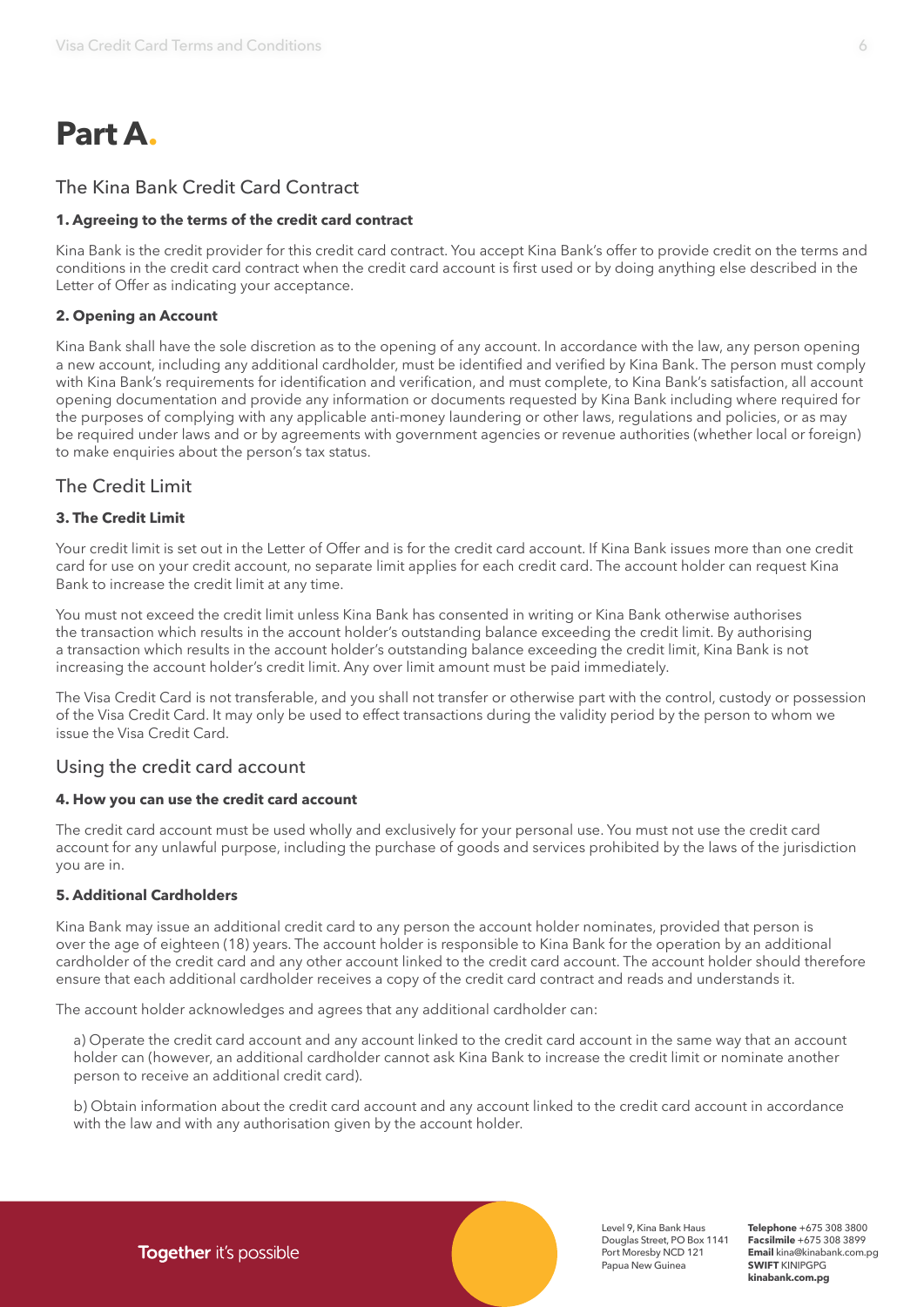#### <span id="page-6-0"></span>**6. Credit card acceptance**

A credit card will normally be honored by financial institutions and merchants displaying the appropriate credit card symbol. However, credit card promotional material displayed on any premises cannot be taken as a warrant by the financial institution, merchant or any person carrying on business there that all goods and services available at this premises may be purchased with the credit card. The price charged by merchants for goods and services purchased using a credit card may vary from the price for goods or services purchased using cash.

Unless required by law, Kina Bank does not accept any liability if any institution or merchant displaying a credit card symbol refuses to accept or honor a credit card and for goods or services purchased with a credit card. Any complaints about goods or services purchased with a credit card must be resolved directly with the merchant concerned.

#### **7. Credit card validity and expiry**

For security reasons, your credit card must be signed immediately by the person in whose name it has been issued and must only be used within the 'valid from' and 'until end' dates. You must also ensure that as soon as any credit card issued in relation to the credit card account expires, it is destroyed, by cutting the card (including the embedded microchip on the card) diagonally in half or return the expired card to a Kina Bank branch for assistance with its destruction.

#### **8. Using your credit card outside PNG**

When using your credit card outside PNG, you must comply with all requirements of these Conditions of Use and the Kina Bank Card Program PNG Terms and Conditions (as applicable).

a) All purchases, cash advances and other amounts to be debited to the credit card account that are incurred in a currency other than PNG Kina will be converted into PNG Kina by Visa. The conversion rate used is a wholesale market rate selected by Visa from a range of wholesale rates one (1) day before conversion of the relevant amount by Visa.

b) Your card is not meant to be used for business import, business service payment, business capital repatriation, other similar type business obligations or personal capital repatriation. The use of your Kina Bank Visa Credit Card to pay for goods and services outside of PNG is considered an overseas remittance. Under the Bank of Papua New Guinea Exchange Control Regulations, the PNG Central Bank Act 2000 and the PNG Income Tax Act 1959 (as amended from time to time);

- There are Balance of Payment reporting requirements which must be satisfied.
- Individuals are prohibited from remitting overseas more than K500, 000 per calendar year (or such lesser limit as may be imposed by law) for non-import payments without a Tax Clearance Certificate.

As such, Kina Bank is obligated to; monitor your card usage, make enquiries into remittance activities, request supporting documentation, and ensure the timely completion and lodgment of prescribed forms. Failure to comply could result in your card services being suspended or withdrawn.

# Transactions on your credit card account

#### **9. Transaction on the credit card account**

The account holder agrees that Kina Bank can debit the credit card account with all transactions authorized by you. Transactions can be authorised by you by:

a) Using your credit card, alone or together with your PIN, at any electronic terminal; or

b) Presenting your credit card to a merchant and signing a voucher or other documentation acceptable to Kina Bank authorising the transaction; or

c) Providing the credit card account details to merchant or to any other party to whom payment is to be made, either directly or via a third party, in a manner acceptable to Kina Bank; or

d) Transferring funds electronically using Kina Bank's Internet Banking.

You can authorise a transaction for either a particular amount or for particular goods or services. When you authorise a transaction:

a) You are confirming the validity of the amount of the transaction, that is, the transaction correctly represents the purchase price of the goods or services obtained, or the amount of the cash advance; and

Together it's possible

Level 9, Kina Bank Haus Douglas Street, PO Box 1141 Port Moresby NCD 121 Papua New Guinea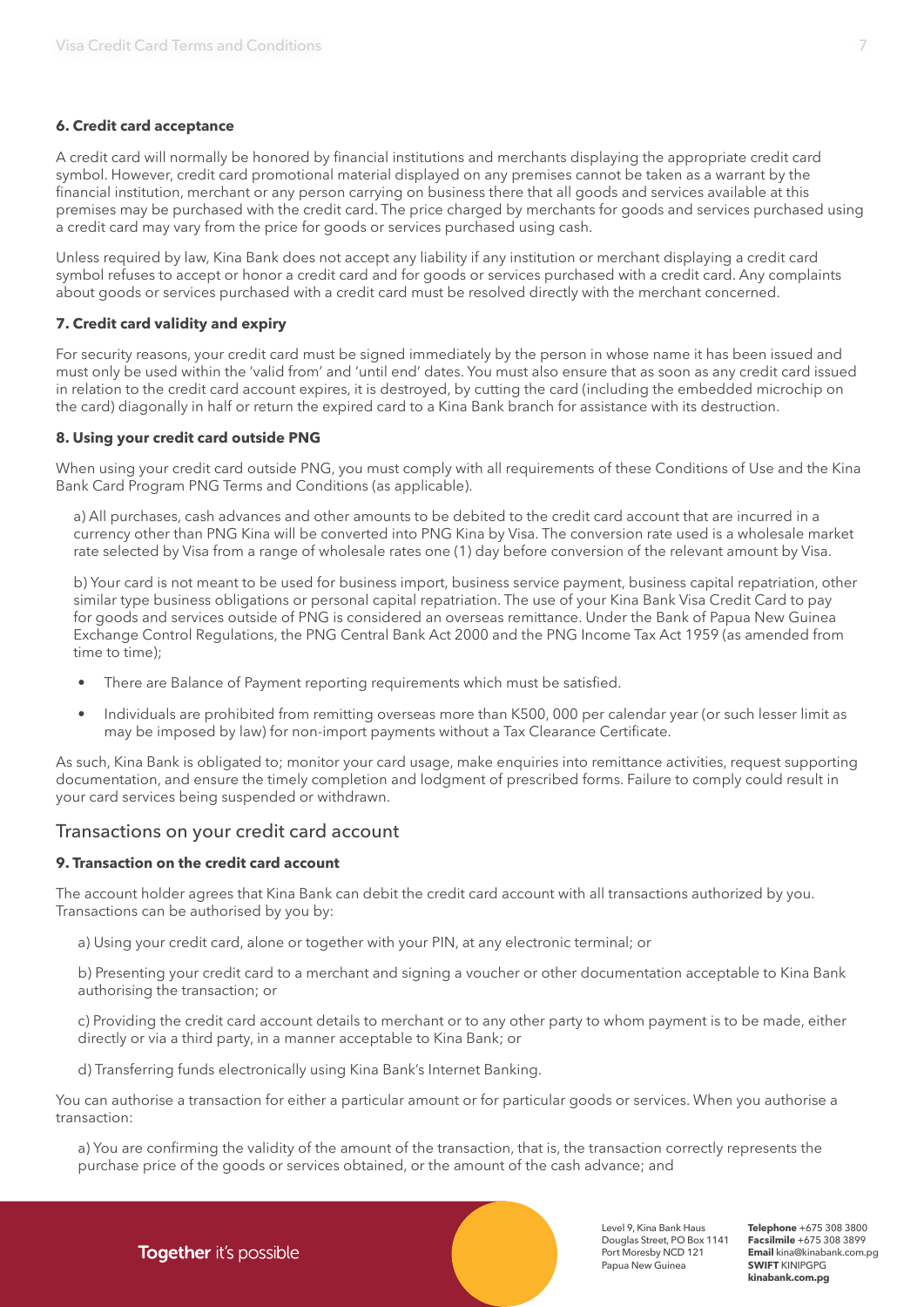b) The account holder is agreeing to pay (in PNG Kina i.e. PGK) the amount of that transaction; and

c) You agree that Kina Bank provides you with credit equal to the amount of the transaction on the date on which you make the transaction.

#### **10. Anti-Money Laundering, Counter Terrorism Financing and Sanctions**

a) You agree that Kina Bank may delay, block or refuse to process any transaction without incurring any liability if we suspect or have reasonable grounds to suspect that the transaction:

i) May breach any law in PNG or any other country.

ii) Involves or may involve any person (natural, corporate, government, trust, partnership) that is itself sanctioned or is connected, directly or indirectly, to any person that is sanctioned under economic and trade sanctions imposed by any supra-national organization, official body, the United States, the United Nations, the European Union or any country; or

iii) May directly or indirectly involve the proceeds of or be applied for the purposes of conduct which is unlawful in any country.

b) You must provide all information to Kina Bank which we reasonably require in order to manage our moneylaundering, terrorism-financing or economic and trade sanctions risk and to comply with any laws in relation to these in PNG or any other country.

c) You agree that Kina Bank may disclose any information concerning yourself to any:

i) Law enforcement, regulatory agency or court where required by any such law or regulation in PNG or elsewhere.

ii) Correspondent Kina Bank uses to make the payment for the purpose of compliance with any such law or regulation.

d) Unless you have disclosed that you are acting in a trustee capacity or on behalf of another party, you warrant that you are acting on your own behalf in entering into this credit card contract. If you are acting on behalf of another party (such as a trustee), you must provide the details of the beneficial owner of the funds to Kina Bank, as may be required by Kina Bank from time to time.

e) You declare and undertake to Kina Bank that the processing of any transaction by Kina Bank in accordance with your instructions will not breach any laws in PNG or any other country.

#### **11. Cash Advances**

You can obtain cash advances using your credit card. For Kina Bank issued credit cards that have cash advance available, the minimum cash advance available at Kina Bank ATMs in PNG is K50. The amounts may vary for cash advances obtained overseas. The minimum amount of any cash advance also vary between financial institutions. Unless we have agreed in writing, you cannot obtain cash advances of more than PGK2,000 per day at Kina Bank ATMs in PNG, other than as an over the counter withdrawal. You may be required to produce suitable identification when requesting a cash advance.

#### **12. Authorisations**

Before any transaction is made, the merchant or other person involved in the transaction may obtain an authorisation for the transaction. This authorisation is for the purpose of establishing that there are sufficient funds available in the credit card account for the transaction. Once the authorisation is obtained, it will reduce the amount of available funds in the credit card account.

#### **13. Direct Debits and other standing authorities**

You can at any time, authorise another person or company ("a third party") to transact on your personal credit card account.

To cancel such an authority, you must notify that third party according to any arrangements between you and third party. Until you cancel the authority or that authority expires, the third party is entitled to request Kina Bank to debit the credit card account and Kina Bank is obliged to process any request in the ordinary course.

In some circumstances, if your credit card account number changes (for example, if your credit card account is closed or your credit card is lost or stolen), or your credit card is cancelled and if you fail to provide alternative payment details (for

> Level 9, Kina Bank Haus Douglas Street, PO Box 1141 Port Moresby NCD 121 Papua New Guinea

**Telephone** +675 308 3800 **Facsilmile** +675 308 3899 **Email** kina@kinabank.com.pg **SWIFT** KINIPGPG **kinabank.com.pg**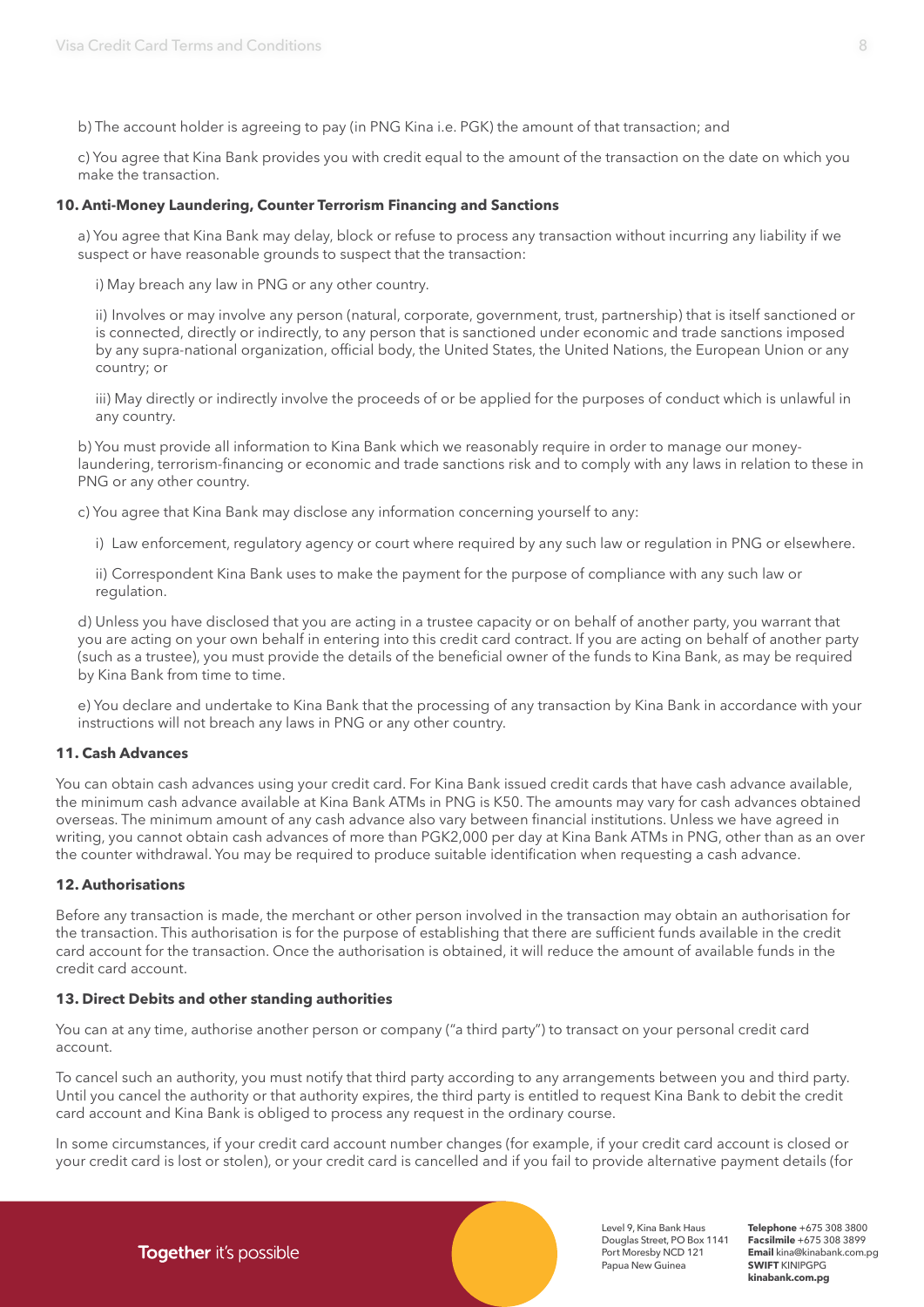<span id="page-8-0"></span>example, your new credit card account number) to the third party, Kina Bank may stop processing the transactions, after giving notice to the third party and this may cause the third party to stop providing the goods and services.

# Statements of Account

#### **14. When will the account holder receive a statement of account**

Kina Bank will mail a statement of account to the account holder in respect of each statement period unless:

a) At the end of the statement the credit card account balance is less than PGK10 (or any other limit prescribed by law) and no amounts have been entered on the credit card account since the previous statement period (other than debits for government charges or duties on receipts or withdrawals); or

b) Kina Bank wrote off the balance owing under the credit card contract during the statement period and no further amounts have been debited or credited on the credit card account during the statement period; or

c) The account holder has been in default during the statement period and for the last two (2) statement periods and Kina Bank has determined not to provide, and has not provided, further credit; or

d) The account holder has died or is insolvent and the account holder's personal representative or trustee in bankruptcy has not requested a statement of account; or

e) Kina Bank is otherwise excused from sending the account holder a statement of account by law.

#### **15. What will appear on the statement of account**

The statement of account will detail all amounts processed to or from the credit card account during the statement period, including any refunds or payments made as well as any fees and charges incurred on the credit card account.

Where there is an amount debited to the statement of account, it will be made of one or more of the following:

a) The purchase price (and the PNG Kina equivalent for overseas purchases) of all goods and services purchased by use of the credit card account; and/or

b) The amounts of all cash advances charged to the credit card account (and the PNG Kina equivalent for overseas cash advances); and/or

c) The charges (including credit fees and charges and interest charges) set out elsewhere in the Conditions of Use or Letter of Offer.

The statement of account will always be expressed in PNG Kina and must be settled in PNG with PNG Kina.

The account holder should check each statement of account carefully once it is received and immediately notify Kina Bank of any transaction the account holder believes to be an unauthorised or disputed transaction or any other error. Details of Kina Bank's dispute resolution procedure is set out in condition 30 below.

# Making payments to your credit card account

#### **16. Repayment Obligations**

The statement of account shows how much the account holder must pay to Kina Bank and when payment is due.

#### **17. Amounts payable immediately**

The following amounts will be shown on statements of account as being payable immediately:

- i) Over limit amounts; and
- ii) Overdue amounts; and the account holder must pay that amount accordingly.

#### **18. Amounts payable by the 'Due Date'**

The account holder must make the 'Minimum Payment Required' which is minimum monthly payment that is shown on each statement of account by the 'Due Date' shown on the statement of account. Additional payments can also be made towards the 'Closing Balance' shown on the statement of account.

> Level 9, Kina Bank Haus Douglas Street, PO Box 1141 Port Moresby NCD 121 Papua New Guinea

**Telephone** +675 308 3800 **Facsilmile** +675 308 3899 **Email** kina@kinabank.com.pg **SWIFT** KINIPGPG **kinabank.com.pg**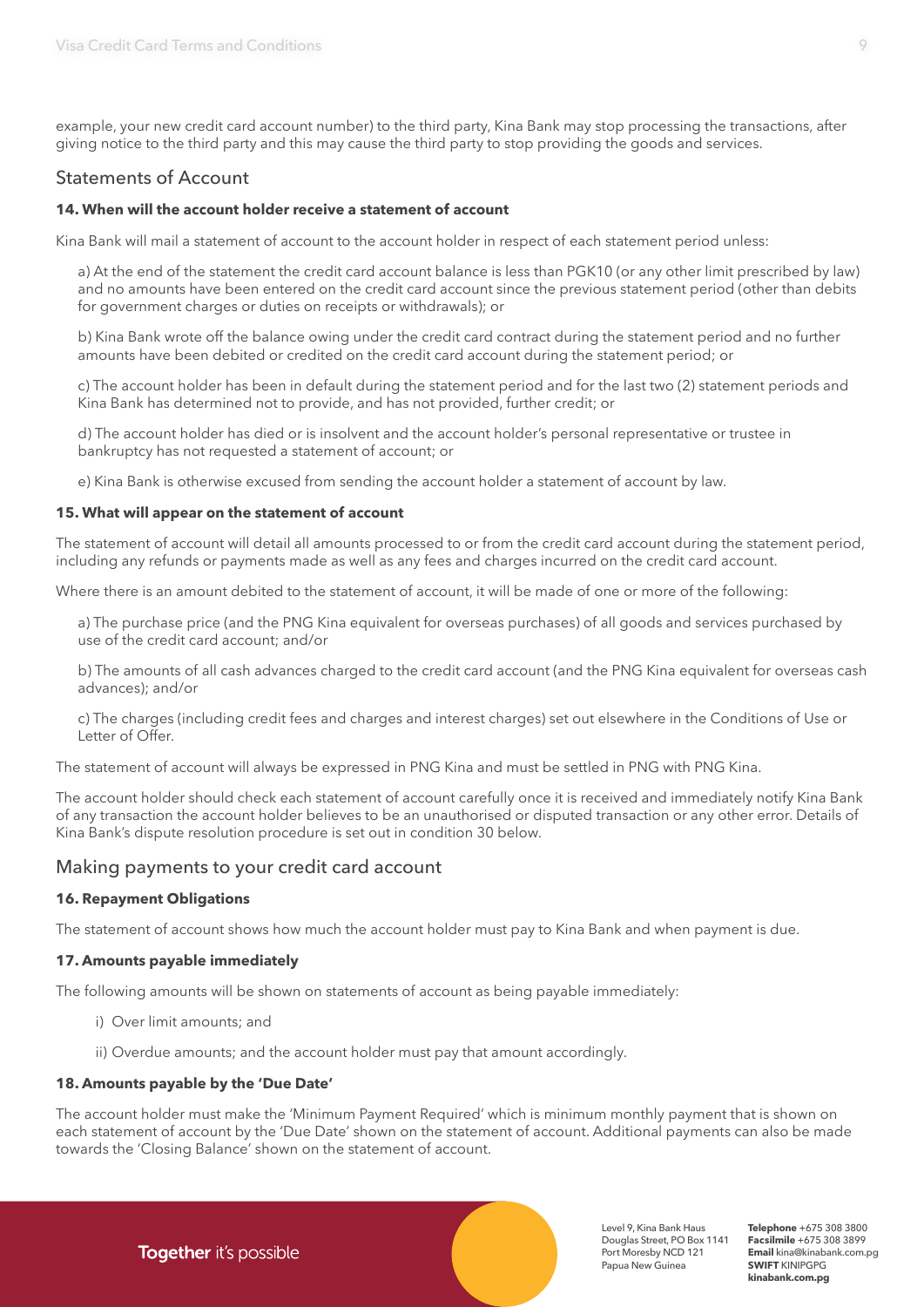<span id="page-9-0"></span>If the 'Closing Balance' is within the credit limit, the 'Minimum Payment Required' is the greater of 5% of the 'Closing Balance' (rounded up to the nearest dollar). Unless indicated otherwise, if the 'Closing Balance' is less than PGK20 it must be paid in full. If the 'Closing Balance' equals or is greater than the credit limit, the 'Minimum Payment required is 5% of the credit limit.

For all credit card accounts, the 'Due Date' is twenty days (20) for Visa Credit Classic and twenty five (25) days Visa Credit Gold after the statement is due. If the 'Due Date' falls on a day that is not a Kina Bank business day, the 'Due Date' will be the next Kina Bank business day.

#### **19. How to make payments on the credit card account**

You can only make payment to the credit card account:

- a) By transferring funds from a linked account using Kina Bank's Internet Banking; or
- b) By depositing funds at any Kina Bank branch within PNG; or

c) By sending a cheque drawn on a PNG Financial institution or money order to the address at the front of this document (Kina Bank will not accept cheques drawn on a foreign financial institution); or

d) In any other way Kina Bank agrees with you.

# Processing of transactions by Kina Bank

#### **20. When transactions will be applied to your personal credit card account**

All transactions will be processed to the credit card account on the date they are received by Kina Bank and are effective as at the date of the transaction. The date that Kina Bank receives a transaction for processing may not be the date the transaction was made.

Kina Bank may process transactions received by it on a particular day in any order it sees fit. This means that the order of processing transactions on a day may vary from the order in which transactions are made on that day or are received by Kina Bank on that day.

# **21. When payments are considered to be made**

Payments will not be treated as made until the date on which those payment are applied to the credit card account in the ordinary course of business. The following rules generally apply:

a) If the payment is made by/via mail, it will be credited to the credit card account by Kina Bank on the date of receipt. You should allow a suitable amount of time for the mail to reach Kina Bank.

Payments made after these cut off times will be credited the following Kina Bank business day.

Payments made form a non-Kina Bank account to a Kina Bank credit card account are subject to the cut off time of the other financial institution. Cash payments at Kina Bank branches within PNG are available for use as soon they have been credited to the account. Generally, when a payment is made at a branch in PNG, the payment is credited to the account the following Kina Bank business day.

If you make cheque or other non-cash deposits to the credit card account, Kina Bank may defer making availability to the additional available funds arising from the deposit until two (2) days for PNG. Kina Bank may, at its discretion, allow you to use the proceeds of the cheque or other such payment before cleared funds have been credited to the credit card account. If Kina Bank does this, it will advise you if the cheque or other non-cash deposit is subsequently dishonoured and will debit credit card account by the value of the dishonour (but only if the deposit has been previously credited to the credit card account).

# Application of Payments

# **22. How payments are applied**

Payments on the account are applied in the following order:

a) To any over limit amount at the time of making the payment, in the following order towards:

Together it's possible

Level 9, Kina Bank Haus Douglas Street, PO Box 1141 Port Moresby NCD 121 Papua New Guinea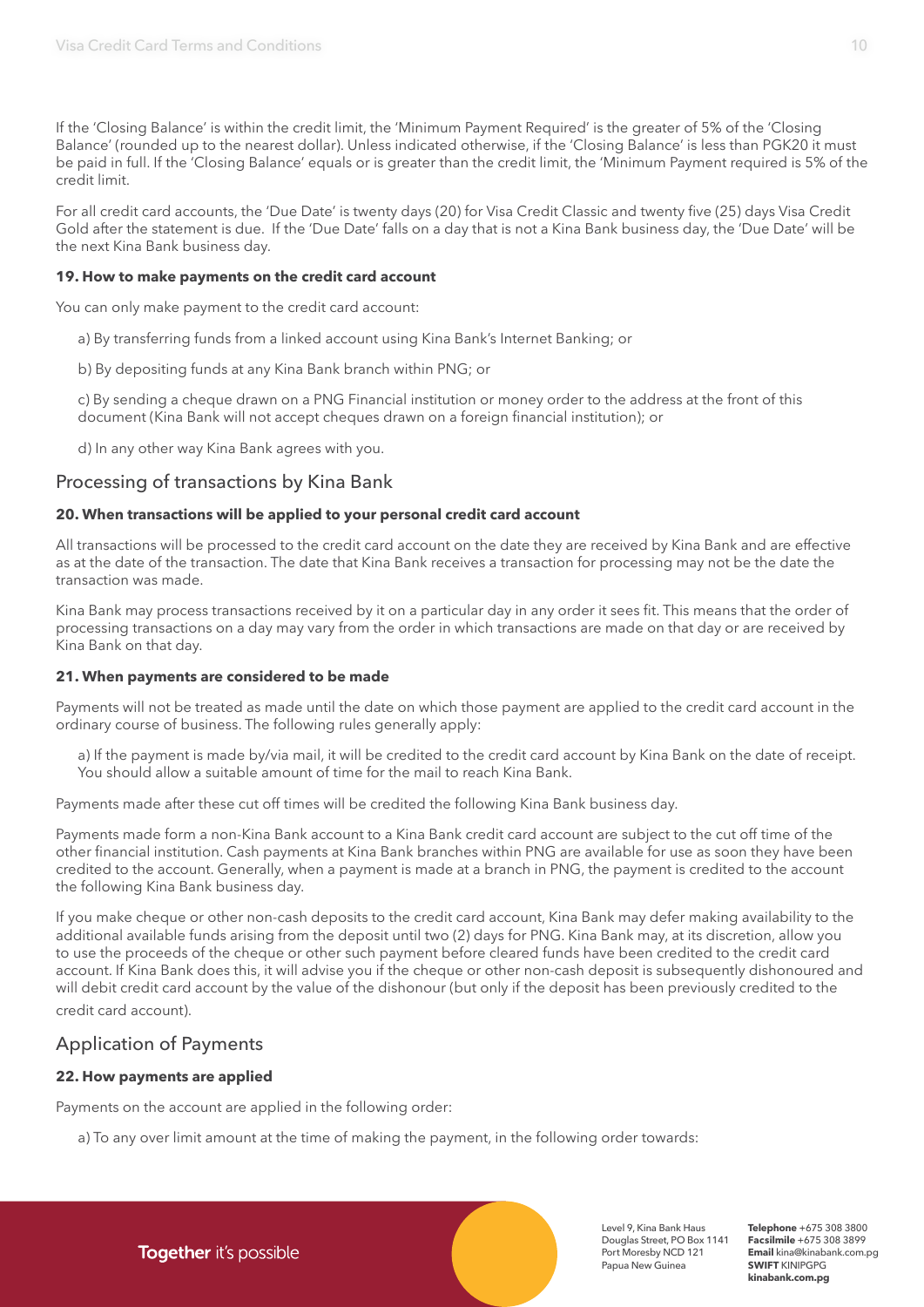<span id="page-10-0"></span>i) Payment of any interest charges, government duties and taxes and Kina Bank fees with respect to any cash advances, which are shown on any statement of account;

ii) Payment of any cash advances which are shown on any statement of account;

iii) Payment of interest charges, government duties and taxes and Kina Bank fees with respect to any purchases on any statement of account; and

iv) Payment of purchases which are shown on any statement of account.

b) To any overdue amount in the order described in Condition 22(a); and

c) To the 'Minimum Payment Required' described in Condition 22(a); and

d) To any remaining outstanding balance, in the following order towards:

i) Any of the items described in Condition 22(a), in the order described in that clause;

ii) The payment of cash advances which are yet to appear on any statement of account;

iii) The payment of purchase of Kina Bank fees which are yet to appear on any statement of account.

# Interest

#### **23. Interest rate for purchases, cash advances and other payments (debit interest).**

When Kina Bank has approved the account holder's credit card application, Kina Bank will advise the account holder of the annual percentage rate used to calculate the interest charges on the credit card account. The statement of account also sets out the annual percentage rate, the account holder will be given notice in accordance with Condition 35.

#### **24. How debit interest is calculated**

#### For all cards

Contract stamp duty, other government charges and previously billed interest charges are excluded from the balance on which the interest charge is calculated.

#### Interest free period for purchases appearing on the statement of account

Each statement of account shows the 'Closing Balance' and the Due Date' for the statement. To take full advantage of the interest free period, the 'Closing Date for' must be paid in full by the 'Due Date' for each statement of account.

If you do not pay the 'Closing Balance' by the 'Due Date' on a particular statement of account interest will be charged on:

a) Each purchase owing on that statement of account after the 'Due Date' (including any unpaid opening balance); and

b) Each purchase on the next statement of account. Kina Bank retains the discretion not to charge interest where the 'Closing Balance' is not paid in full in certain situations.

The interest charge is calculated by applying Kina Bank's daily percentage rate (the annual percentage rate is divided by 365) to the account holder's unpaid daily balance relating to each purchase from:

a) The date on which you made the purchase, if the date on which you made the purchase was after the statement period to which the statement of account relates; or

b) The first day of the statement period to which the statement of account relates, if the date on which you made the purchase was before the start of the statement period to which the statement of account relates, until the 'Closing Balance' on a subsequent statement of account is paid in full. The interest charge will be debited to the credit card account on the closing date of each statement period.

#### **25. Interest charges on cash advances**

Kina Bank will debit an interest charge on any cash advance from the credit card account (except to the extent that a cash advance may be drawn against credit funds). This interest charge is calculated each day by applying Kina Bank's daily percentage rate (which is the annual percentage rate divided by 365) to your daily unpaid balance relating to each unpaid cash advance from:

Together it's possible

Level 9, Kina Bank Haus Douglas Street, PO Box 1141 Port Moresby NCD 121 Papua New Guinea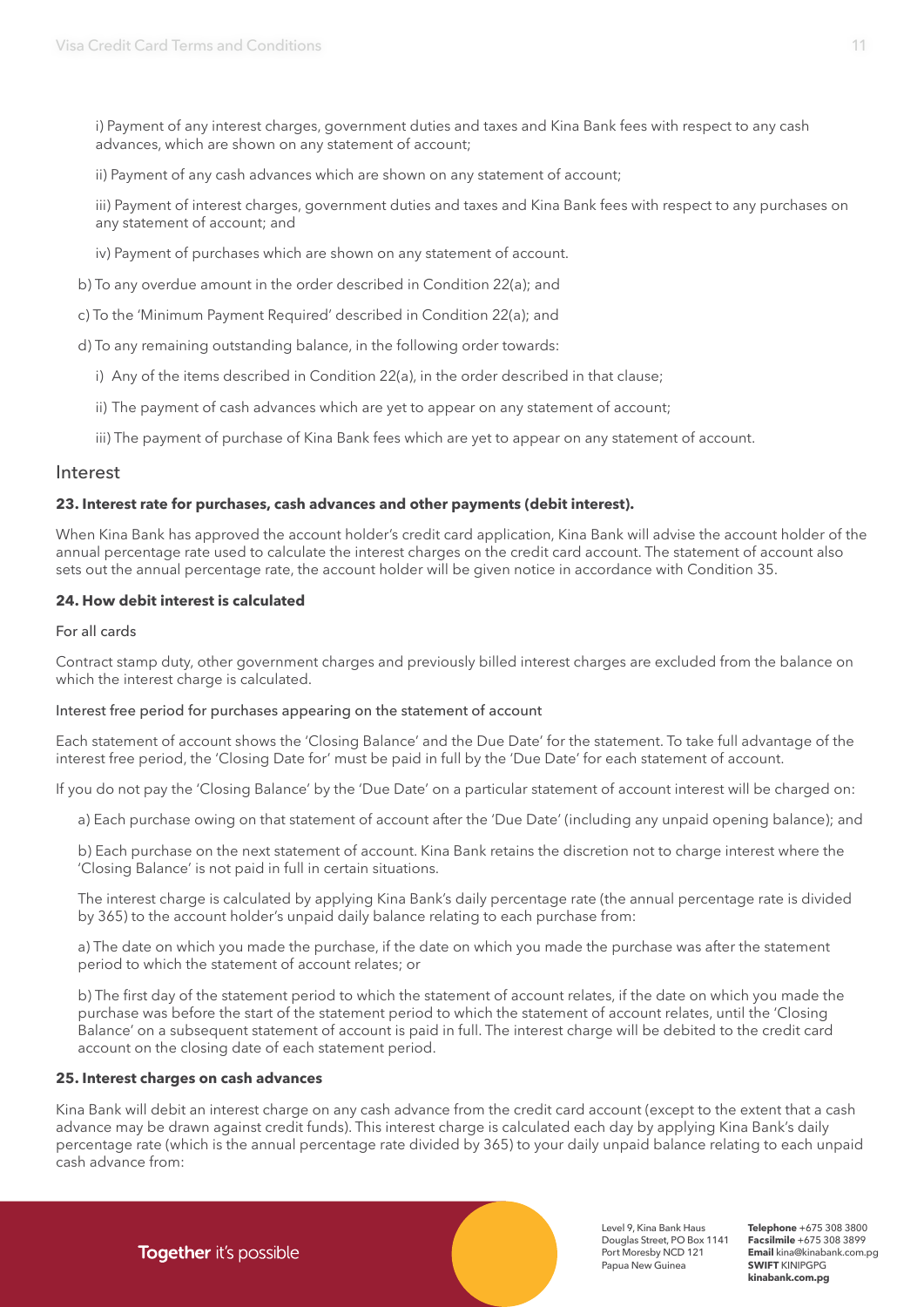<span id="page-11-0"></span>a) The date on which you obtained the cash advance, if the date on which you obtained the cash advance was after the start of the statement period to which the statement of account relates; or

b) The first day of the statement period to which the statement of account relates, if the date on which you obtained the cash advance was before the start of the statement period to which the statement of account relates, until the outstanding balance is paid in full.

The interest charge will be debited on the closing date of each statement period.

# Fees and Charges

# **26. Bank fees and charges**

Kina Bank reserves the right to charge the credit card account with fees and charges for the provision and operation of the credit card account. The fees and charges applicable to the credit card account are those shown in the Letter of Offer and in the Kina Bank Disclosure of Fees and Charges Lending and Credit Cards document, as varied from time to time.

Kina Bank is irrevocably authorised to debit any annual fee for operating the credit card account. Details of the annual fee are disclosed in the Letter of Offer and may be varied from time to time. The annual fee will be debited to the account upon acceptance of the credit card contract and after that annually in advance until the credit card account is closed and is paid in full (except provided otherwise in the Letter of Offer). No refund of the annual fee is payable when the credit card account is closed.

Kina Bank is also irrevocably authorised to debit any applicable credit fee or charge to the credit card account. The statement of account will detail all fees and charges applied to the credit card account during the relevant statement period.

# **27. Government fees and charges**

Kina Bank may be required to withhold on payments to certain account holders and pass such amounts to a local or foreign government agency with such authorities.

If at any time any local or foreign government agency or revenue authority requires Kina Bank to make a deduction or withholding on any payment due to you, the account holder agrees to immediately reimburse Kina Bank for the amount of any such deduction or withholding, including authorising Kina.

Bank to deduct such amounts from the account. The account holder will indemnify Kina Bank against any loss Kina Bank suffers or cost Kina Bank incurs as a result of such deduction or withholding.

# Commissions and Related Payments

# **28. Amounts that may be included in the purchase price**

Various amount of commissions, fees and charges may be paid to or by Kina Bank when you use your credit card. These include any amount which may be received by Kina Bank from a merchant or a merchant's bank for Kina Bank paying debts incurred by you. This amount is unascertainable at the time of entering the credit card contact.

# **29. Other Commissions**

Any commission earned by Kina Bank on credit related insurance products is set out in the Letter of Offer.

# Error or Dispute Resolution

# **30. Kina Bank dispute resolution procedure**

If you believe that an error has occurred in any transaction, charge, refund or payment, or on the statement of account, you should contact Kina Bank promptly on the telephone numbers listed at the front of this document or by visiting your nearest Kina Bank branch.

To assist with Kina Bank's investigations, you will need to provide the following information:

- a) Your name, address, credit card number and account details.
- b) Details of the transaction, charge, refund or payment in question.

Together it's possible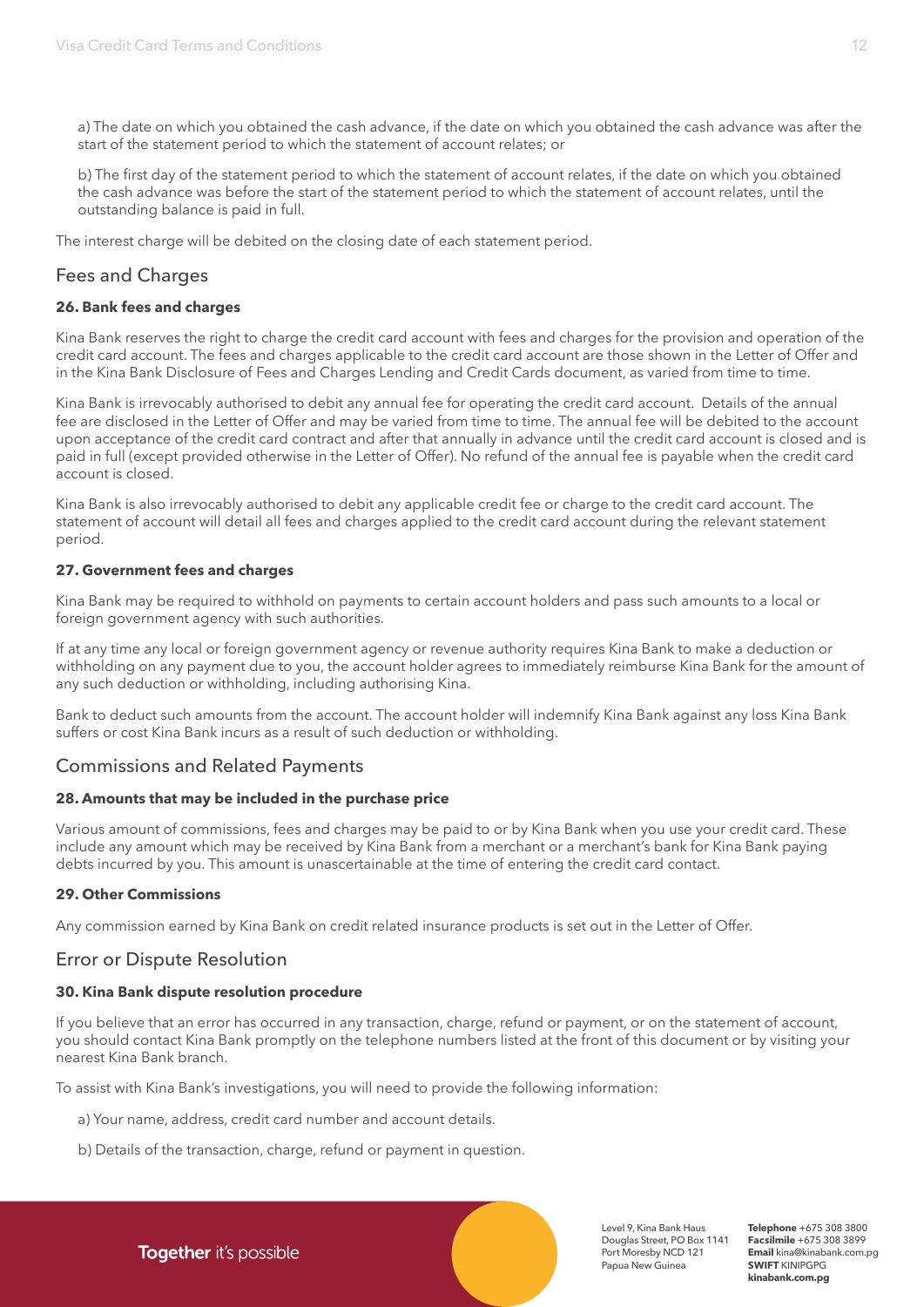- <span id="page-12-0"></span>c) The amount of the suspected error or disputed transaction, charge, refund or payment.
- d) Any other information that Kina Bank reasonably requires to assist with Kina Bank's investigations.

The Electronic Banking Conditions of Use in Part B of this document contains further information on what you can do in circumstances when you believe that there has been an error involving an electronic access process, including your card and PIN.

#### **Making a complaint**

If Kina Bank makes a mistake, or Kina Bank's service doesn't meet your expectations, Kina Bank wants to know. For the fastest possible resolution to your complaint call Kina Bank on numbers provided at beginning of this document or talk to staff at your local Kina Bank branch.

You agree that Kina Bank may require you to enclose photocopies of any originals and full disclosure of all supporting documents to allow it to investigate any disputes. Alternatively, you may also send a letter to the Kina Bank Call Centre via address provided at beginning of this document.

Kina Bank's aim is to resolve all customer complaints within a maximum of five (5) business days or as required by law. In cases where your complaint will take longer to resolve, we will update you progressively. If this is not possible, Kina Bank will keep you informed on the progress of your matter and how long Kina Bank expects it will take to resolve your complaint.

#### **Kina Bank Product Manager**

If your complaint isn't resolved to your satisfaction, you can ask to have it reviewed by Kina Bank's Product Manager who will provide a free review of more difficult complaints to help achieve a prompt solution. Postal details are provided at beginning of this document or e-mail kina@kinabank.com.pg

#### **Financial services dispute resolution schemes**

If you are still not satisfied with the steps taken by Kina Bank to resolve the complaint, or with the result of our investigation, you may wish to contact an alternative dispute resolution scheme as follows:

Bank of PNG

PO Box 121, Port Moresby NCD, PNG

Phone: +675 322 7200

Fax: +675 321 1617

Website: http://www.bankpng.gov.pg

# Default, Cancellation and Termination

# **31. Default (for personal credit cards only)**

The account holder is in default under the credit card contract if any of their obligations under the credit card contract have not been met. If the account holder is in default under the credit card contract, or if Kina Bank believes on reasonable ground that the account holder has entered into the credit card contract by fraudulent misrepresentation, the outstanding balance on the credit card account will, at the option of Kina Bank, become immediately due and payable to Kina Bank and the credit card(s) relating to this contract will be cancelled, by Kina Bank giving the account holder notice in accordance with any applicable law.

The account holder undertakes to return or arrange for the return of the account holder's credit card and any additional credit cards immediately to a Kina Bank branch upon the account holder being notified that the outstanding balance on the credit card account has become due and payable and the credit card(s) have been cancelled.

Any amount reasonably incurred or expended by Kina Bank in exercising its rights in relation to the credit card account arising from any default (including expenses incurred by the use of Kina Bank's staff and facilities) are enforcement expenses and become immediately payable by the account holder. Kina Bank may debit the credit card account for such amounts without notice.

Upon payment to Kina Bank of all amounts owing to the credit card account under default notice, the agreement

Together it's possible

Level 9, Kina Bank Haus Douglas Street, PO Box 1141 Port Moresby NCD 121 Papua New Guinea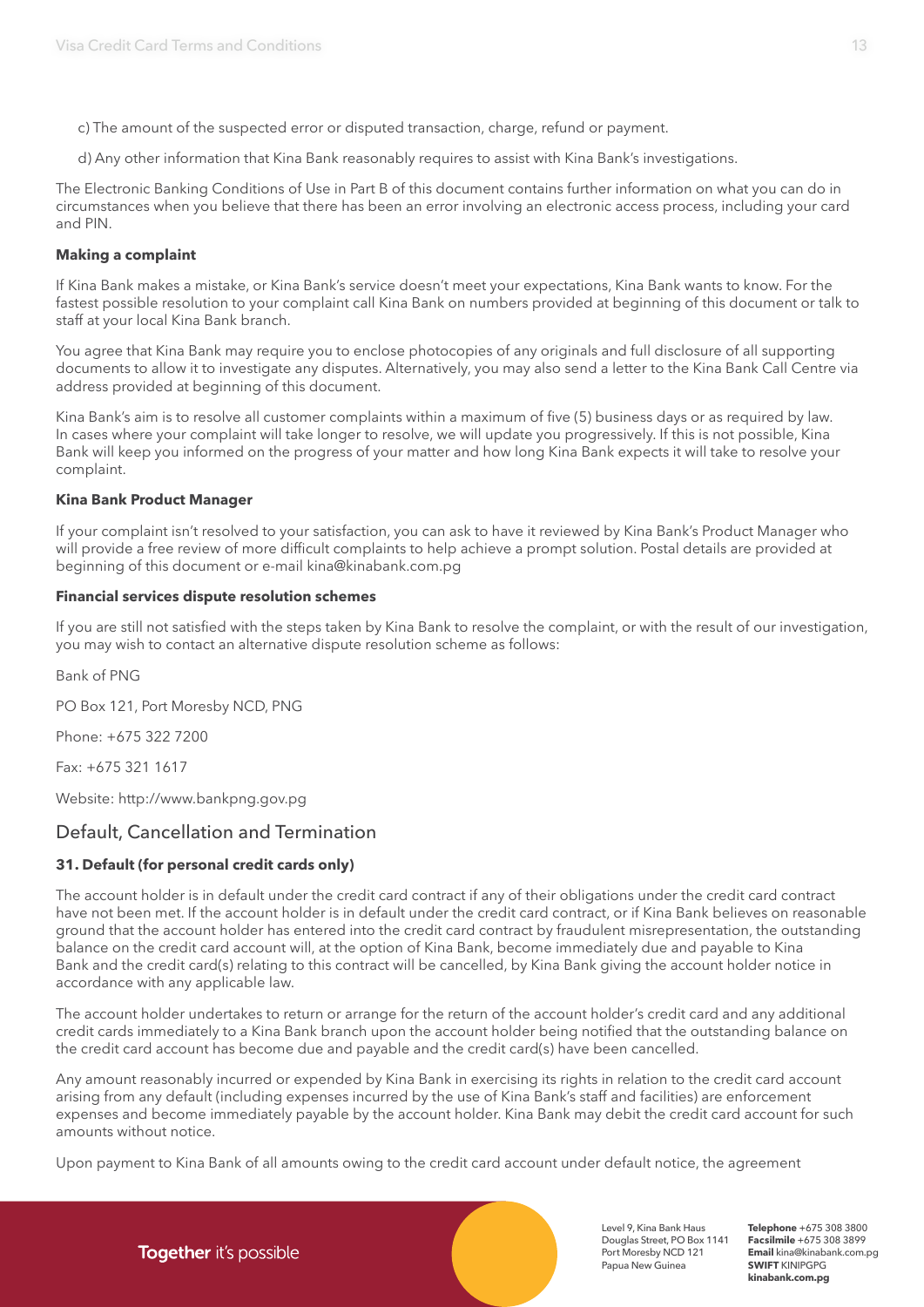<span id="page-13-0"></span>governing the operation of the credit card account will be terminated without the need for any further notice.

#### **32. Cancellation by Kina Bank**

Credit cards remain the property of Kina Bank at all times.

Kina Bank reserves the right to cancel a credit card at any time without prior notice and will provide notice as soon as practicable after the credit card is cancelled. If the credit card account is closed, all credit cards issued in relation to that credit card account will also be cancelled.

If the credit card account has a positive (credit) balance when the credit card account is closed, Kina Bank will send the account holder a bank cheque for the closing credit balance of the account (unless those funds have been remitted or are required to be withheld in accordance with the law).

Examples of when Kina Bank may cancel a credit card include, without limitation, where a credit card has not been activated within six (6) months of the date of the Letter of Offer relating to that credit card or where Kina Bank believes the use of the credit card account will cause loss to you or Kina Bank. This is not an exhaustive list of when Kina Bank may cancel a credit card and is a guide only.

If the credit card account is closed, all credit cards issued in relation to that credit card account will also be cancelled.

#### **33. Cancellation by you**

The account holder for personal credit cards may close the credit card account at any time by making a written request to Kina Bank for closure of the credit card account or cancellation of that credit card. Written requests should be mailed to the postal address at the front of this document or submitted to any Kina Bank branch. The credit card account holder is responsible to destroy the cancelled credit card(s) as outlined under Condition 34 below.

If the credit card account has a credit balance when the credit card account is closed, Kina Bank will send the account holder a bank cheque for the closing credit balance of the account (unless those funds have been remitted or are required to be withheld in accordance with the law).

#### **34. What happens when a credit card has been cancelled?**

When Kina Bank cancel's a credit card or Kina Bank receives instructions from you to cancel a credit card:

- a) Kina Bank will write to confirm cancellation details with the account holder; and
- b) The credit card(s) must not be used and must be destroyed by cutting the card (including the embedded microchip on the card) diagonally in half or return the card to a Kina Bank branch for assistance with its destruction.

The account holder will be:

i) Responsible for the use of any credit card (including every additional credit card) on the credit card account from provision of cancellation advice to Kina Bank until credit card account is closed;

ii) Responsible for any transactions debited to the credit card account in accordance with any direct debit requests or other outstanding authority or any other authorised link to the credit card account, from another credit card issued to you by Kina Bank, a Kina Bank Card, Internet Banking or Mobile Banking until the request or authority is cancelled in accordance with the credit card contract; and

iii) Responsible to continue to make payments to the credit card account in accordance with conditions of the credit card contract until monies owed under credit card account are fully repaid and account can be closed.

Any standing authority given by you to other parties must be cancelled directly by you with other party.

# Changes to these Condition of Use and the Letter of Offer

# **35. Variation of the credit card contract**

Kina Bank at any time may change any term of the credit card contract by giving the account holder notice as follows.

#### **Annual percentage rate changes**

Kina Bank will notify the account holder of any increase in the annual percentage rate(s) no later than thirty (30) days

Level 9, Kina Bank Haus Douglas Street, PO Box 1141 Port Moresby NCD 121 Papua New Guinea

**Telephone** +675 308 3800 **Facsilmile** +675 308 3899 **Email** kina@kinabank.com.pg **SWIFT** KINIPGPG **kinabank.com.pg**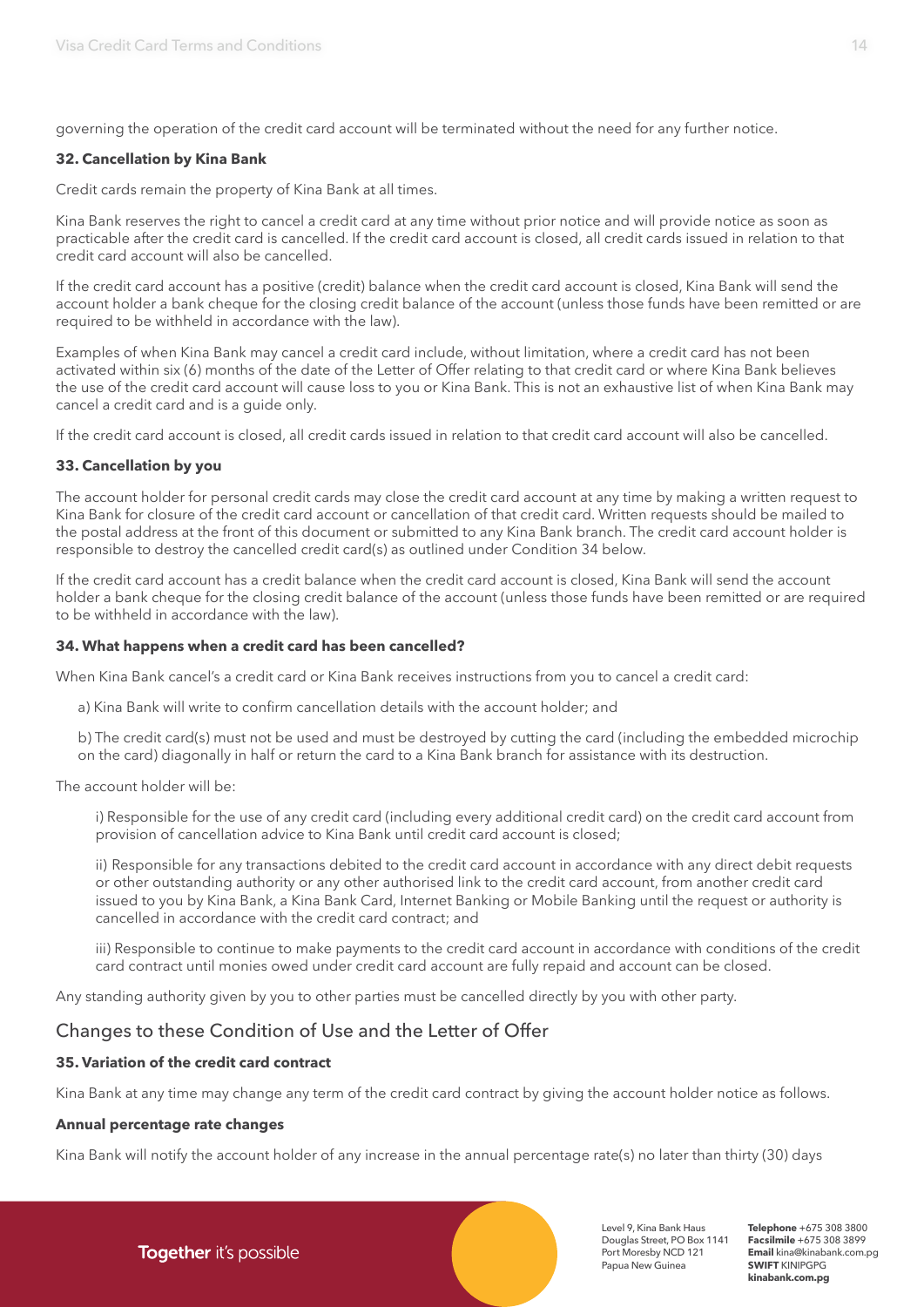<span id="page-14-0"></span>before the increase takes effect by:

- a) A notice on, or with a statement of account; or
- b) An advertisement in a newspaper(s) in circulating in PNG.

If Kina Bank notifies the account holder by press advertisement, the increase will be confirmed after it has taken effect either before or when the next statement of account is sent.

Where Kina Bank reduces the annual percentage rate(s), Kina Bank will notify the account holder after the change has taken effect either before or when the next statement of account is sent.

#### **Changes to the way in which interest is calculated or applied**

Kina Bank will notify the account holder in writing at least thirty (30) days before a change takes effect if Kina Bank changes the manner in which interest is calculated or applied (including a change in or abolition of any interest free period) or the frequency with which it is debited or credited to the credit card account unless the change reduces the account holder's obligations).

#### **Repayment changes**

Kina Bank will notify the account holder in writing at least thirty (30) days before a change takes effect if Kina Bank changes the amount, frequency, time for payment of or the method of calculation of repayments. However, where the change reduces the obligations of the account holder or extends the time for payment under this credit card contract Kina Bank will notify the account holder before or when the next statement of account is sent after the change takes effect.

#### **Changes to credit feed and charges**

If Kina Bank increases the amount of a credit fee or charge, or changes the frequency or time for payment of a credit fee or charge or introduces a new credit fee Kina Bank will give the account holder at least thirty (30) days written notice before the change takes effect by:

- a) A notice on, or with a statement of account; or
- b) An advertisement in a newspaper(s) circulating in PNG.

If Kina Bank notifies the account holder by a press advertisement the change will be confirmed after it has taken effect either before or when the next statement of account is sent.

If Kina Bank reduces or abolishes a credit fee or charge or extends the time for payment of a credit fee or charge the change will be confirmed after it has taken effect either before or when the next statement of account is sent.

#### **Other changes made by Kina Bank**

Any change to this credit card contract other than a change made by Kina Bank in accordance with this Condition set out above cannot be made except by agreement by the account holder and Kina Bank.

# Privacy and Confidentiality

#### **36. Kina Bank's collection, use and disclosure of personal information**

Kina Bank may collect and use your information, including details about your transactions, your financial conditions, your relationship with Kina Bank and/or your facility/ies (collectively referred to as "information").

#### **Collection of Information**

Kina Bank may use and disclose the information it collects about you for the following purposes:

- a) To provide information about a product or service.
- b) To consider your request for a product or service.
- c) To provide you with a product or service.
- d) To tell you about other product or services.
- e) To perform internal administrative, operational and technology tasks (including technology infrastructure

Together it's possible

Level 9, Kina Bank Haus Douglas Street, PO Box 1141 Port Moresby NCD 121 Papua New Guinea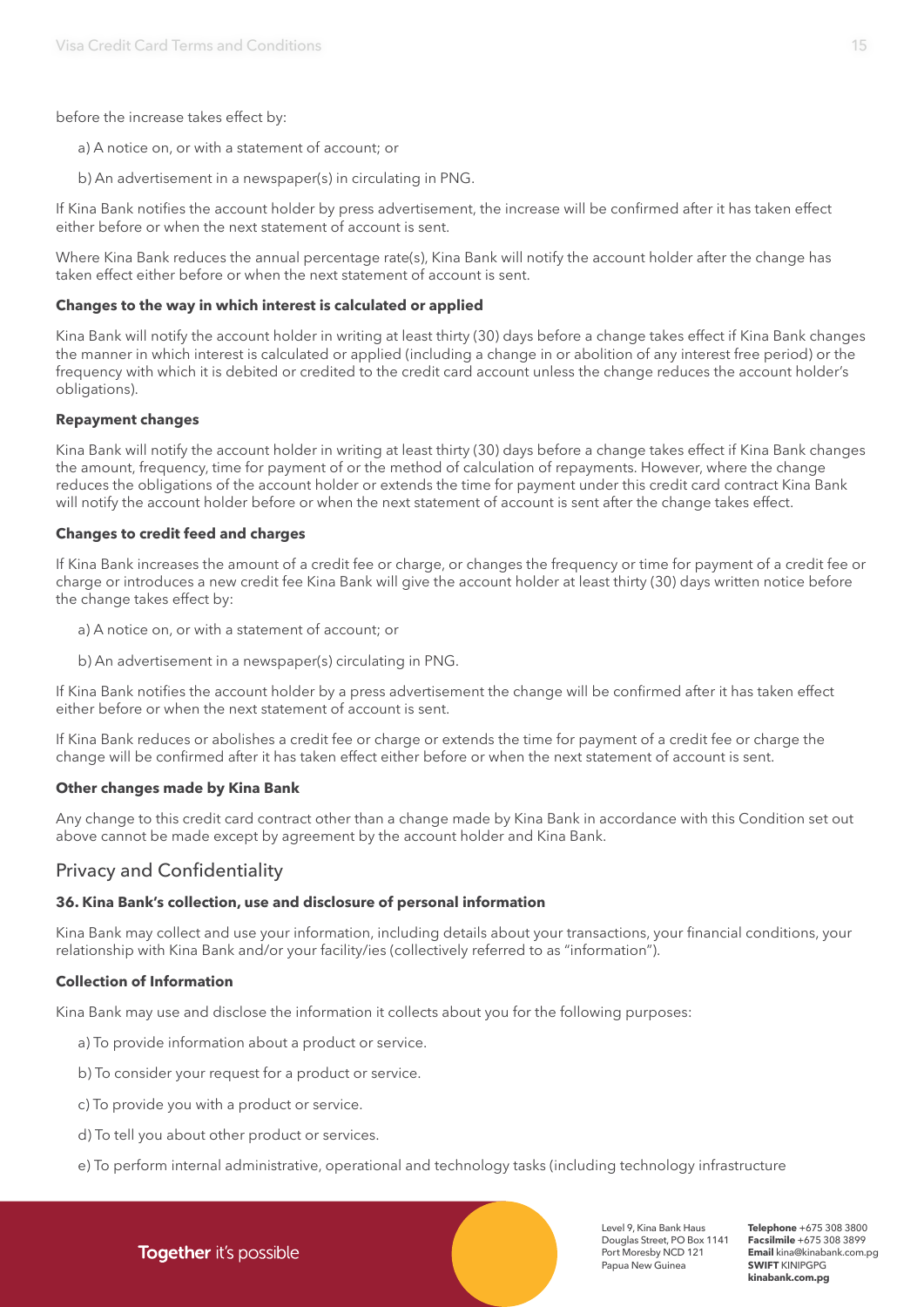<span id="page-15-0"></span>maintenance and support, application maintenance and support, risk credit scoring, staff training and market, customer satisfaction research and business continuity management).

f) To prevent or investigate any fraud, unlawful activity or misconduct (or suspected fraud, unlawful activity or misconduct).

g) As may be required under laws and/or by agreement with government agencies or revenue authorities, whether inside or outside of the country where your facility/ies is provided and held with Kina Bank, to make inquiries about your tax status; and

h) As required by relevant laws and external payment systems, whether inside or outside of the country where your facility/ies is provided and held with Kina Bank.

#### **Absence of relevant personal information**

If you do not provide some or all of the information requested, Kina Bank may be unable to provide you with a product or service.

#### **Disclosure of information by Kina Bank**

By applying for and/or continuing to use the facility/ies provided by Kina Bank, you acknowledge and agree that any information that Kina Bank has collected or will collect from or about you may be disclosed to and/or collected, held, processed, stored in electronic or virtual data storage, or used, in whole or in part, in any country by the following persons:

a) Any Kina Bank Group Member.

b) Any outsourced provider, contracts, agents, auditors and advisers which Kina Bank and or any Kina Group Member engages to carry out or assist with its banking functions and activities (for example mailing houses, credit reporting or debt collection agencies).

c) Regulatory bodies, government agencies, revenue authorities, law enforcement bodies and courts whether inside or outside of the country where your facility/ies is provided and held with Kina Bank for the purpose of complying with any law and/or disclosure obligation Kina Bank may have under an agreement with such bodies, whether the disclosure is made directly or through any Kina Bank Group Member.

d) Other parties Kina Bank Group Members are authorised or required by law to disclose information to.

e) Participants in the payments systems (including payment organizations and merchants) and other financial institutions (for example banks).

f) Insurers and reinsurers.

g) Your representative (for example your legal adviser, mortgage broker, attorney or executor).

h) Any person, which in Kina Bank's view, the disclosure is necessary or desirable for the purpose of allowing us to perform its duties and to exercise its powers and rights under this credit card contract; or

i) Any person with your prior written consent.

j) The United State Internal Revenue Service to assist us in compliance with our obligations under our arrangements regarding the Foreign Account Tax Compliance Act ("FATCA").

# General Matters

# **37. Credit card reissue and replacement**

At any time, Kina Bank may issue a new credit card to you, provided the account holder has not previously requested Kina Bank to revoke this authority. If your credit card becomes faulty or damaged, the account holder may order a replacement card at any Kina Bank branch or by telephoning the numbers listed at the front of this document. All such credit cards are subject to the credit card contract. Kina Bank reserves the right not to reissue a credit card to you.

#### **38. Inactive accounts**

If the credit card account is an inactive account and has a credit balance, Kina Bank may, if it does not close the credit card account in accordance with these Conditions of use, hold the credit balance for you in a separate account until such time

Together it's possible

Level 9, Kina Bank Haus Douglas Street, PO Box 1141 Port Moresby NCD 121 Papua New Guinea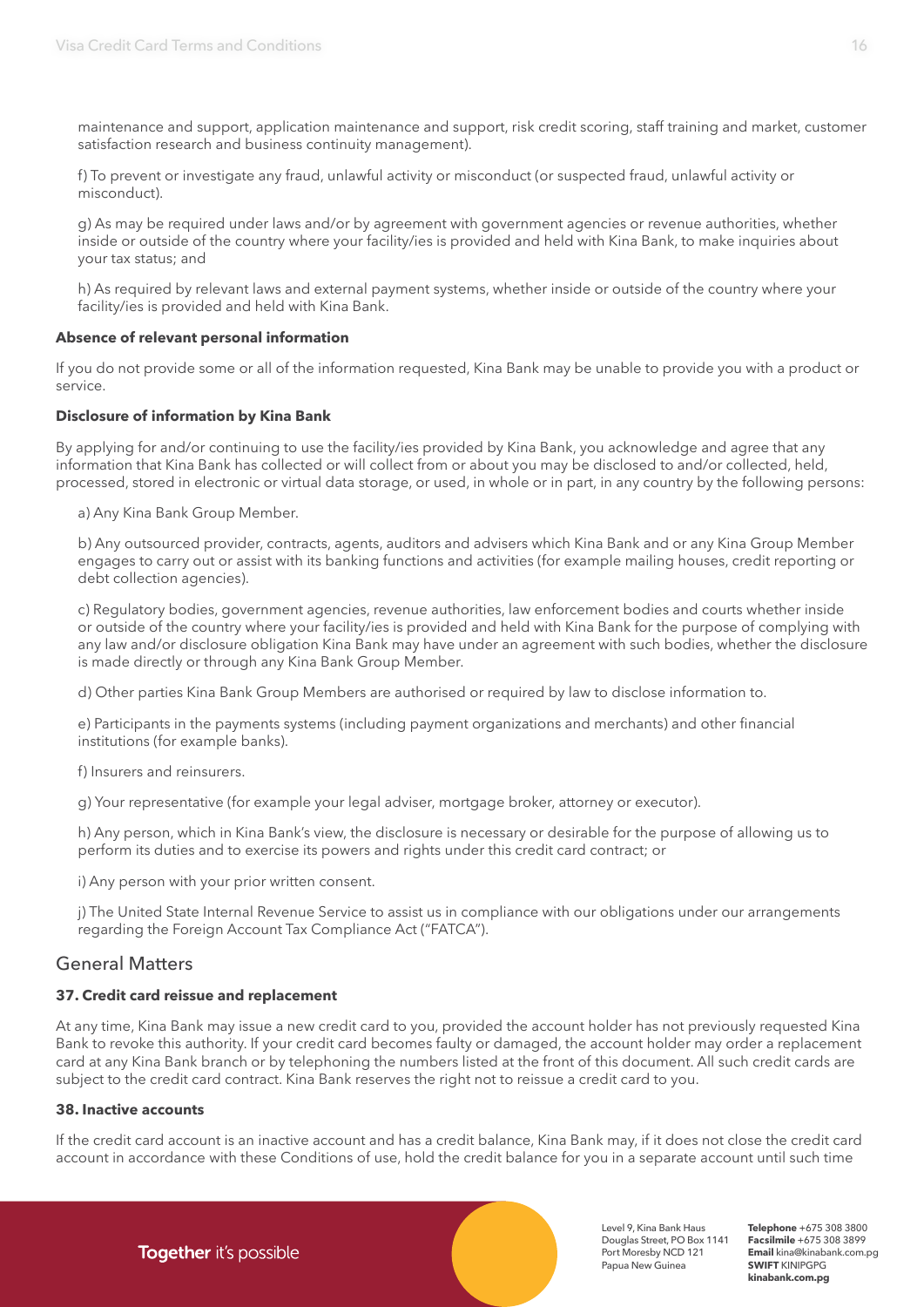as the account holder claims those funds or Kina Bank is required to remit those funds as unclaimed money in accordance with the law, whichever occurs first.

# **39. Statement of balance**

A letter sent by Kina Bank, stating the balance of the credit card account, will be prima facie evidence of the amount of the account holder's liability to Kina Bank at the date of the certificate. This letter may not include transactions charges (including fees) or payments that have not been processed by Kina Bank at the time the letter is prepared. This letter will be sent to the account holder for the Credit Cards.

#### **40. Change of name or address**

The account holder must notify Kina Bank of any changes of name or address (or both) as soon as possible by:

- a) Mailing details of the change to the address listed at the front of this document.
- b) Attending any Kina Bank branch and the changed details; or

c) Advising the Kina Bank Cardholder Enquiries by phone on the number listed at the front of this document of the details of any change (change of address only).

#### **41. Kina Bank Employees**

Kina Bank may provide credit to its employees on terms that are more favourable that this available to other customers. If Kina Bank does so, certain parts of the Consumer Credit Act (and the notice titled "Things you should know about your proposed credit contract") will not apply to such credit.

#### **42. Kina Banks right to combine accounts (for personal cards only)**

Kina Bank may combine the balances to two or more of the account holder's accounts, even if the accounts are not both credit card accounts or if they are held at different branches. This may happen when one of the account holder's account is in credit. This means, for example, that the credit balance in one account can be used to repay the debit balance in another account.

When accounts have been combined, Kina Bank will promptly inform the account owner(s). Kina Bank does not need to give notice in advance. The account holder should not treat his/her accounts as combined unless Kina Bank has undertaken or agreed to such an arrangement.

#### **43. Force majeure**

To the extent permitted by law, Kina Bank will not be liable to you for any loss or damage (whether direct or consequential), nor be in default under the credit card contract, for failure to observe or perform any of its obligations under the credit card contract for any reason or cause which could not, with reasonable diligence, be controlled or prevented by Kina Bank, including but not limited to acts of God, acts of nature, acts of government or their agencies, strikes or other industrial action, fire, flood, storm, riots, power shortages or failures, sudden or unexpected system failure or disruption by war or shortage.

#### **44. Notice**

Kina Bank can deliver a notice to you personally, in which case the date of delivery is the date on which the account holder received the notice. If Kina Bank mails a notice to you, notice is taken to have been given on the day it would have been delivered in the ordinary course of post mailed to your last known address recorded at Kina Bank. Where permitted to do so by law, Kina Bank may provide you with a notice, other documents or information:

- a) Electronically to your email address, or other electronic mail address, last known to Kina Bank; or
- b) To any person nominated by you to receive such notices, documents or information.

#### **45. Waiver**

Waiver by Kina Bank of any rights arising from a breach of the terms of the credit card contract or of any rights or powers arising under the credit card contract must be in writing signed by Kina Bank. A failure or delay by Kina Bank in exercise, or partial exercise, of a right or power under the credit card contract must be in writing signed by Kina Bank. A failure or delay by Kina Bank in exercise, or partial exercise of a right or power under the credit card contract does not result in a waiver of that right or power. You may not rely on any conduct, representation or statement by Kina Bank or its employees

Together it's possible

Level 9, Kina Bank Haus Douglas Street, PO Box 1141 Port Moresby NCD 121 Papua New Guinea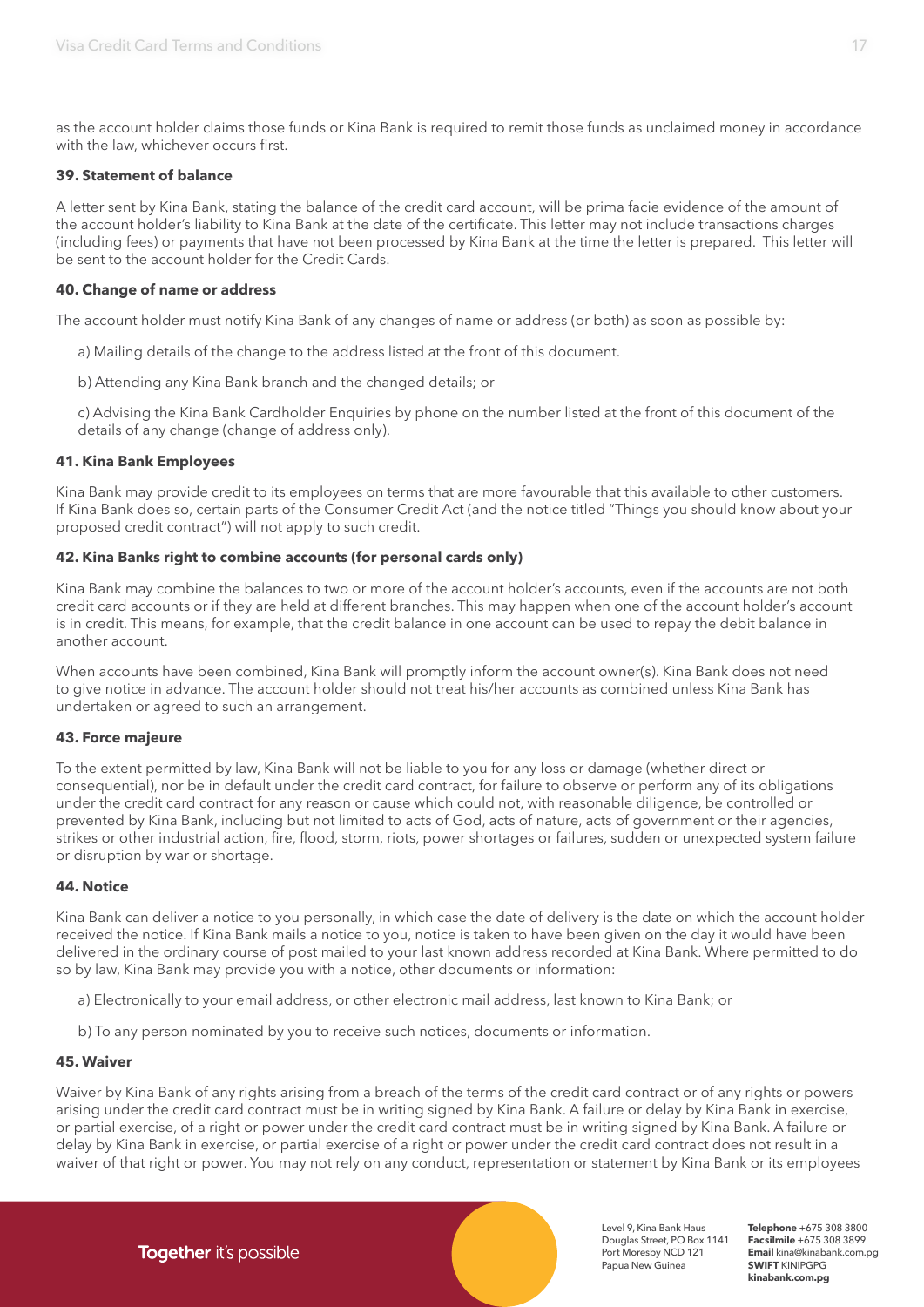<span id="page-17-0"></span>as a defence to the exercise of a right or power conferred on Kina Bank by the credit card contract.

This provision may not itself be waived except by Kina Bank in writing.

#### **46. Transfer of Kina Bank's rights**

Kina Bank may, without telling you or obtaining your consent:

a) Assign any of its rights under this contract; and

b) Give information about this contract and your obligation under it to any assignee of Kina Bank's rights under this contract, or anyone who is considering becoming an assignee.

# **Part B.**

# Electronic Banking Conditions of Use

# **47. Conditions of Use**

This section applies to all electronic transactions except those where your signature may also be required. Unless the account services are provided or referred to you by us, we do not authorise, promote or endorse the use of account services offered by third parties to access your Kina Bank accounts (including account aggregation services, such as may be provided by other financial institutions).

# **48. Transaction limits**

Kina Bank or another party (such as a merchant or other Bank) may limit the amount of any electronic transaction. For Kina Bank credit cards that have the cash advance feature available, the ATM cash advance limit per day\* is PGK2,000 per credit card. You can use your Kina Bank credit card to withdraw a total of PGK2,000 per day from the account(s) to which your credit card is linked provided your Kina Bank account(s) contain sufficient funds.

There is a daily limit on the funds that you can withdraw on your Kina Card via Eftpos facilities provided your account(s) contain sufficient funds. You can check limits for your accounts by calling Kina Bank on the relevant enquiries number listed at the front of this document.

\*A day begins at 12:00:01am (PNG time) and ends 12:00:00 (PNG time) on the same day.

# **49. How you can use Kina Bank Internet Banking (for personal credit cards only)**

For personal credit cards, you can use Kina Bank Internet Banking to make transactions on your linked accounts, as set out in your account terms and conditions. You can also use your personal credit card via Kina Bank Internet Banking to pay your bills.

# **50. Access to any use of local transfers**

When applying for local transfer for Internet Banking, you must request a local transfer daily limit which is subject to approval by us.

Restrictions apply depending on whether you are using local transfer.

The total of all local transfers (converted into PNG Kina) on any day cannot exceed your local transfer daily transaction limit. For more information on daily limits please go to our website or contact us on the numbers listed at the front of this document.

# **51. Processing instructions - general**

The account holder authorises Kina Bank to act on the instructions you enter into electronic equipment. Any electronic transaction made by you cannot be cancelled, altered or changed by you unless allowed by the applicable terms and conditions.

We may delay acting on or may ask you to further information before acting on an instruction. Where Kina Bank has

Level 9, Kina Bank Haus Douglas Street, PO Box 1141 Port Moresby NCD 121 Papua New Guinea

**Telephone** +675 308 3800 **Facsilmile** +675 308 3899 **Email** kina@kinabank.com.pg **SWIFT** KINIPGPG **kinabank.com.pg**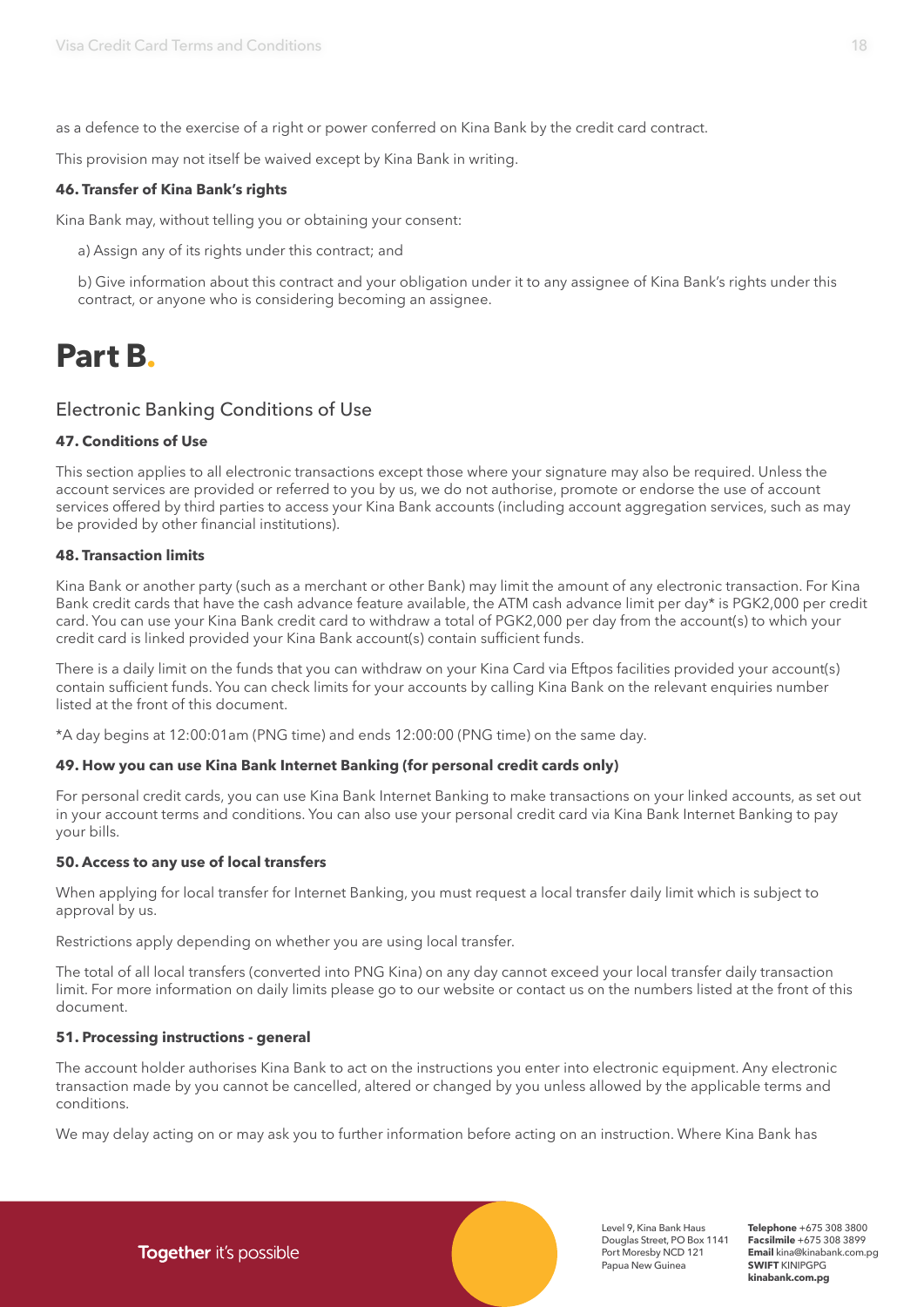instructions for more than one payment form your account(s), Kina Bank will determine the order of priority in which payments are made.

If you make a cash withdrawal from an account by making an electronic transaction and there is a difference between the amount of cash received and the amount shown on the receipt, you must report this to Kina Bank and the merchant (if applicable) as soon as possible or you can make your report to us by calling Kina Bank on 180 1525 or (675) 308 3800, twenty-four (24) hours, seven (7) days a week.

If you make a deposit of funds to an account by making an electronic transaction and there is a difference between the amount recorded as having been deposited and the amount Kina Bank receives, the account holder will be notified of the difference as soon as possible and will be advised of the actual amount which has been credited to the account.

Kina Bank is not liable for the refusal of any merchant to accept an electronic transaction and, to the extent permitted by law, is not responsible for the goods and services supplied by a merchant.

Kina Bank refuses to process any transaction that contravenes any law or otherwise. We may notify you of the electronic transactions we are unable to process.

You accept that:

- Not all electronic equipment from which cash can be withdrawn will always contain cash.
- Any cash dispensed at electronic equipment is at your risk once it becomes visible or available for you to collect; and
- Not all electronic equipment will allow you to make deposits.

An immediate transfer or local transfer cannot be revoked or stopped once we receive your instruction. Future dated transfer or, local transfer instruction can only be revoked or changed if instruction to delete the transaction are given to us two (2) Kina Bank working days before the transaction is scheduled to occur. After this time, the instruction is scheduled to occur. After this time, the instruction cannot be revoked.

#### **52. Processing instructions - Kina Bank internet Banking (for personal credit cards only)**

Any Kina Bank Internet Banking instruction will generally be processed to your account on the same day we receive your instructions, if given before 2:00pm PNG time Monday to Friday (except national public holidays). Any transaction made after this time may be processed on the following Kina Bank business day.

Account information accessed using Kina Bank Internet Banking will generally reflect the position of the account at the time, except for transactions not yet processed by us (including uncleared cheques and unprocessed credit card transactions) or cleared cheques and direct debits processed by us that day.

#### **53. Processing instructions – funds transfer**

Kina Bank will generally process funds and local transfer instructions (where applicable to the credit card account):

- For immediate local transfers, on the day the instruction is given, if Kina Bank receives the instruction before 2:00pm PNG time on a Kina Bank working day; and
- For future dated transfers, on the relevant future day you select if it is a Kina Bank working day (or if it is not, on the Kina Bank working day after that day).

Instructions you give will be delivered to the payee's financial institution on the day that Kina Bank processes them except where:

- Kina Bank is not obliged to process your instructions.
- There is a technical failure.
- There is a delay or error in accepting the instructions caused by financial institution to which the transfer is to be made; or
- The instructions are for a transfer by way of any overseas draft or international draft.

Where your instruction is for a transfer by way of Kina Bank issuing an international draft:

Together it's possible

Level 9, Kina Bank Haus Douglas Street, PO Box 1141 Port Moresby NCD 121 Papua New Guinea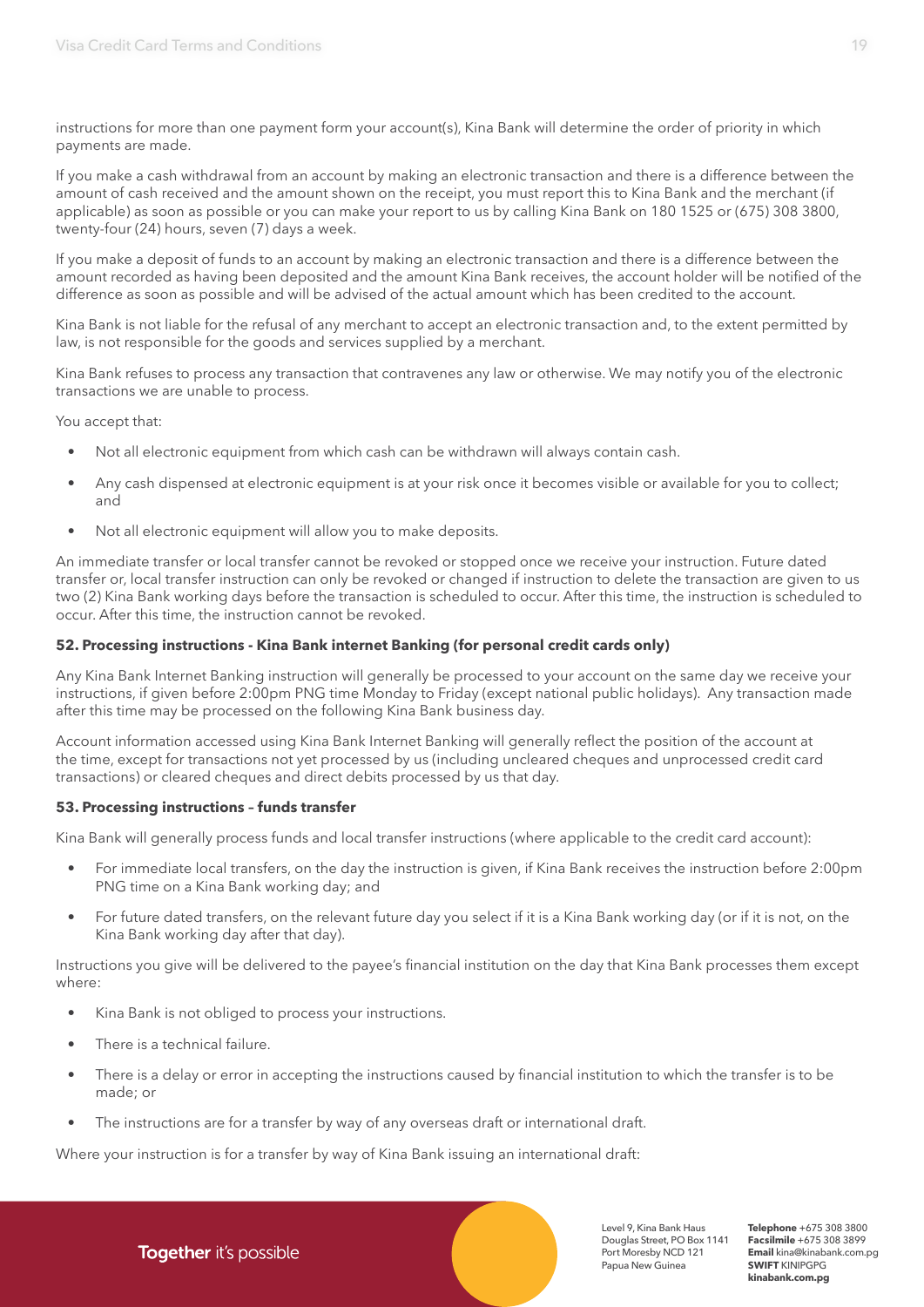- We will send the draft by post to the delivery address notified by you.
- You acknowledge that is your responsibility by way of any overseas draft or international draft.

We cannot control (and are not responsible for) when, or if, the payee's financial institution processes your instructions or the fees that financial institutions may charge to process your instructions.

Once we process your transfer instructions, we are reliant on the payee's financial institution to advise whether your instructions have been successfully processed. If the payee's financial institution advises that your transfer instruction has not been successful, it may take a number of weeks, depending on the financial institution, to reverse the relevant withdrawal from your linked account.

If the transfer is to be made from a credit card, it will be treated as a cash advance and interest and fees may apply.

#### **54. Card validity**

Your card remains Kina Bank's property at all times. A card must be signed immediately by the person in whose name it has been issued and must only be used within the 'valid from' and 'until end' dates shown on the card. For security reasons you must, as soon the card expires, destroy it by cutting the card (including an embedded microchip on the card) diagonally in half or return the expired card to a Kina Bank branch for assistance with its destruction.

The account holder or in the case of Business Credit Cards, the Principal may cancel a Kina Bank at any time by sending Kina Bank a written request or by calling Kina Bank on the relevant numbers listed on the back if this document.

#### **55. Your responsibility regarding your Kina Bank Card and PIN**

You must keep your Kina Bank Card and PIN secure. Failure to do so may increase your ability for any loss.

*Warning: You must not use your birth date or an alphabetical code, which is a recognizable part of your name as a PIN for example, '12345' or where all numbers are the same, for example, '11111'. If you do, you may be liable for any loss suffered from an unauthorized transaction.*

#### PIN security

You must not:

- Disclose your PIN to any other person.
- Allow any other person to see you entering PIN.
- Record your password PIN on your card or on any article carried with or placed near your card that is liable to loss, theft or abuse at the same time as your card (unless your PIN is reasonably disguised).
- Choose a PIN which has an easily retrieved combination, for example repeated numbers or letters; and
- Choose a PIN that is easily identified with you for example your birth date, car registration, telephone number or your name.

#### **56. Credit Card security**

You should:

- Sign the back of your Credit Card immediately upon receipt.
- On the expiry date destroy your Credit Card by cutting it (including an embedded microchip on the card) diagonally in half or return the expired card to a Kina Bank branch for assistance with its destruction.
- Not let anyone else use your Credit Card.
- Take reasonable steps to protect your Credit Card from loss of theft.

To assist you, we publish security guidelines. Please go to the Kina website or contact us on the numbers listed at the front of this document.

Together it's possible

Level 9, Kina Bank Haus Douglas Street, PO Box 1141 Port Moresby NCD 121 Papua New Guinea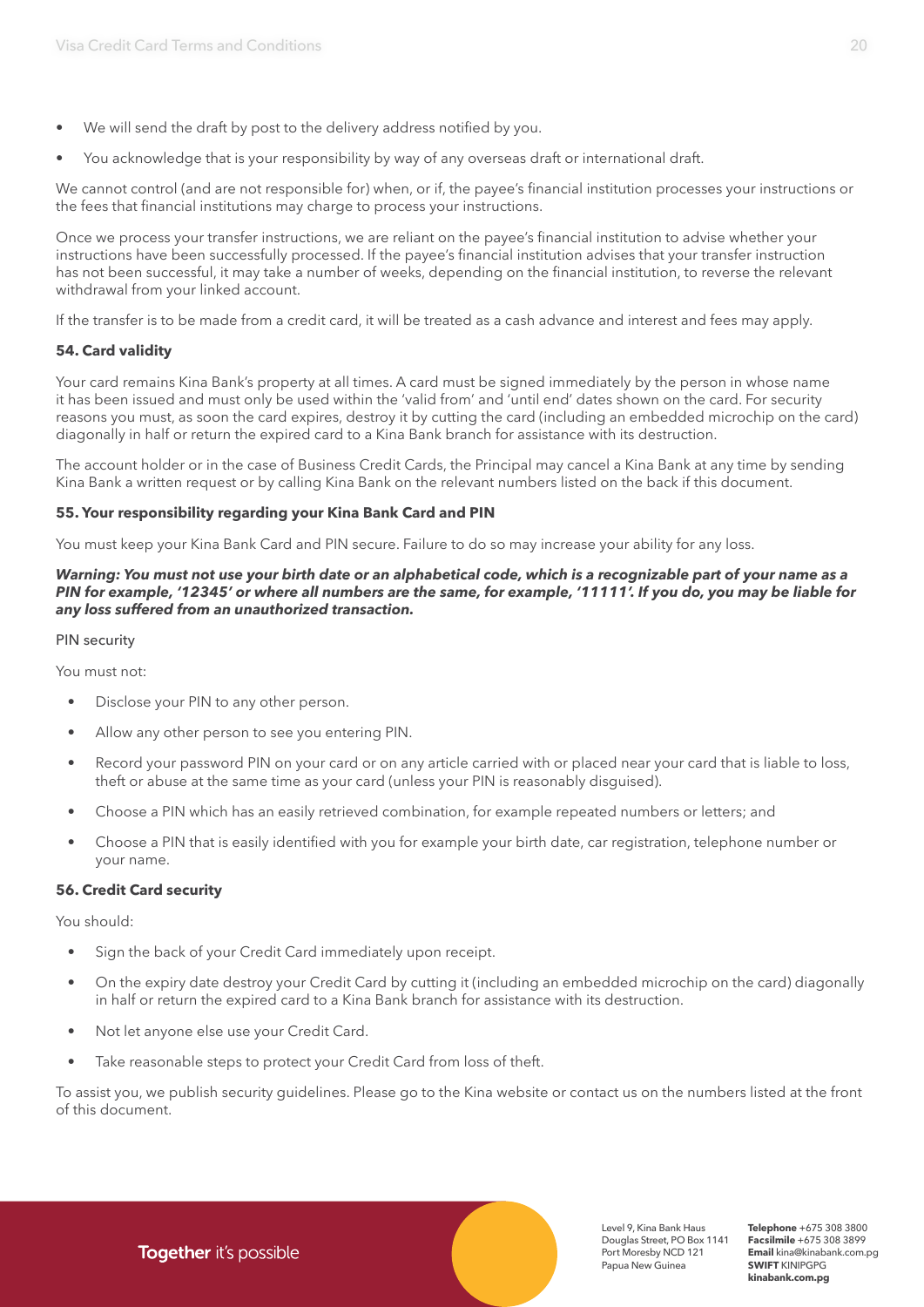#### **57. Lost or stolen cards**

If you report that a card has been lost or stolen the card will be cancelled as soon as the report is made. You must not use the card once the report is made. If you recover the lost or stolen card, you must destroy the card by cutting it (including an embedded microchip on the card) diagonally in half or return the card to a Kina Bank branch for assistance with its destruction.

You must make a report to us (and the relevant third party, if a third party issued the username or PIN) immediately if you become aware or suspect that your password, username or PIN is disclosed or used without your authority or lost. You must not then continue to use your password, username or PIN. Kina Bank will cancel your card and arrange for you to select a new username, password or PIN.

To report a lost or stolen card call Kina Bank on the telephone numbers listed at the front of this document. You can also report the loss, theft or misuse to any Kina Bank branch. Your account terms and conditions will outline how you can make a report if Kina Bank's telephone reporting service is unavailable or you are overseas.

#### **58. Lost or stolen card and/or PIN – while overseas**

If your Credit Card or PIN is lost or stolen, or if someone else has found out your PIN, you must tell us immediately. The best way to minimize your liability is to phone us. Emergency phone numbers are listed at the front of this document.

• Kina Bank cannot provide an emergency replacement card and PIN until you return to PNG.

#### **59. Cancellation of Credit Cards**

Kina Bank may cancel any card without prior notice if:

- Kina Bank believes that use of the card may cause loss to the account holder or to Kina Bank.
- The account is an inactive account.
- All the accounts which the card may access have been closed.
- The account has been overdrawn (other than by use of the informal overdraft facility), or you have exceeded your credit limit.
- If Kina Bank becomes aware that you do not meet or cease to meet, our eligibility criteria for the card;
- Laws have been broken with card usage, or
- On giving you not less than three (3) months written notice.

The account holder may cancel a Kina Bank Credit Card at any time by sending a written request or by calling Kina Bank on the relevant number listed at the front of this document.

#### **60. Withdrawal of electronic access**

Kina Bank may withdraw your electronic access to accounts without prior notice if:

- Electronic equipment malfunction occurs or access is otherwise unavailable for use.
- A merchant refuses to accept your card.
- Any one of the attached accounts is overdrawn or will become overdrawn (other that if your account is an Equity Manager account by use of the informal Overdraft facility) or is otherwise considered out of order by Kina Bank.
- Kina Bank believes you access to accounts through electronic equipment may cause loss to the account holder or to Kina Bank.
- All the accounts which you may access using Internet Banking have been closed or are inactive; or
- Kina Bank suspects your of being fraudulent or engaging in inappropriate behavior, unless this is prohibited by law.

Kina Bank may at any time change the types of accounts that many be operated, or the types of electronic transactions that may be made through particular electronic terminals.

Together it's possible

Level 9, Kina Bank Haus Douglas Street, PO Box 1141 Port Moresby NCD 121 Papua New Guinea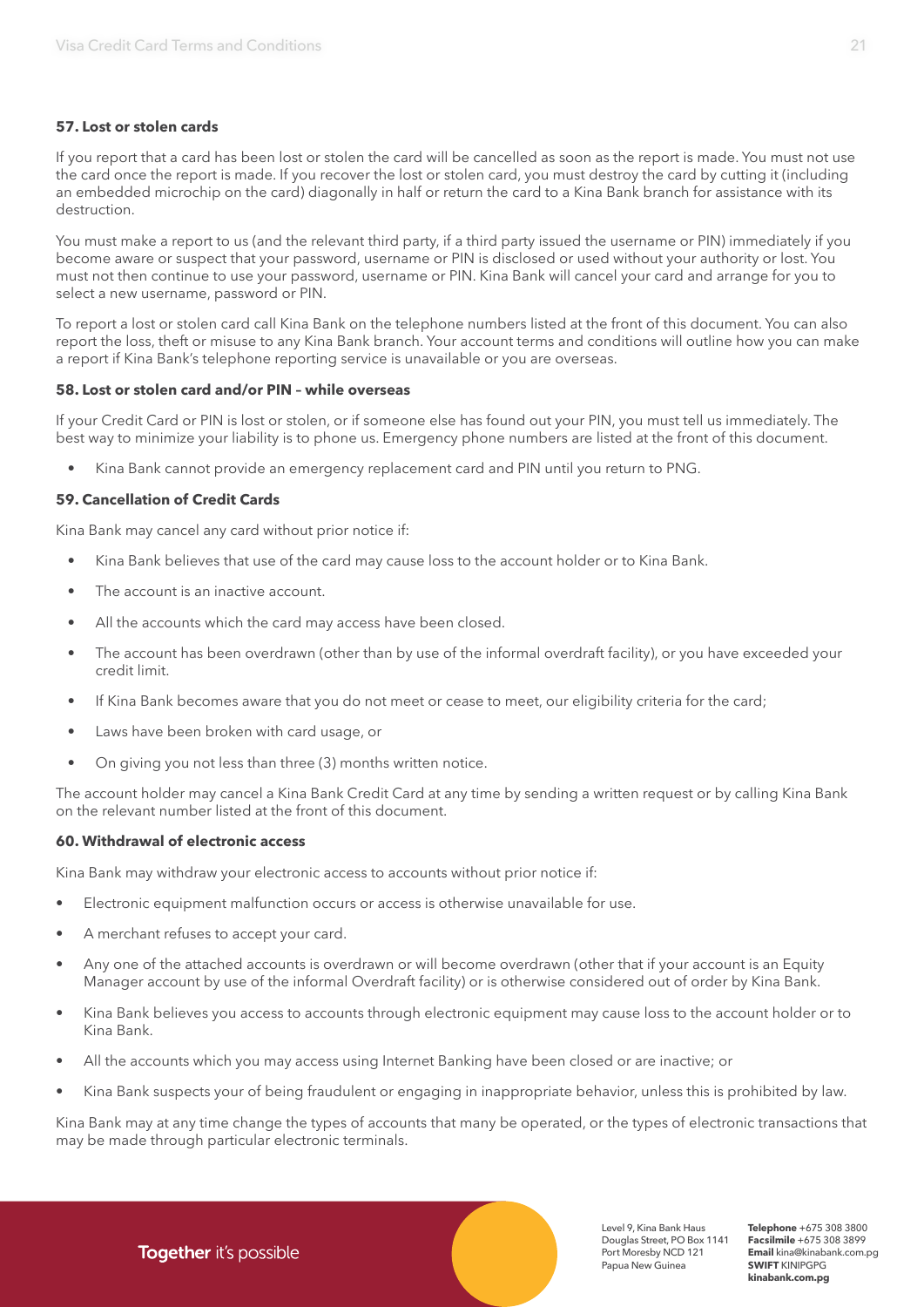You can request Kina Bank to de-register you from Internet Banking at any time by secure mail or by phoning the relevant number listed at the front of this document.

#### **61. Unauthorised transactions**

#### When the account holder is liable.

The account holder is responsible for any unauthorized use of their Kina Bank Card and PIN, including its use by anyone else in any way.

The account holder is responsible if you have contributed to the loss arising from the unauthorised transaction:

- Through your fraud, or
- By voluntarily disclosing your password or PIN to anyone, including a family member or friend, or
- By keeping a record of the password or PIN (without making any reasonable attempt to disguise it):
	- i) On the card or

ii) On any article carried with the card which may be lost or stolen at the same time as the card or

- By using your birth date or an alphabetic code which is recognisable part of your name as a password or PIN; or
- By otherwise acting with carelessness in falling to protect the security of your password or PIN.

The account holder is liable for the actual loss which occur before Kina Bank is notified of the loss or disclosure of your password or PIN.

If, after you become aware of the loss, theft, breach or misuse of your password, PIN or Kina Bank Card, you unreasonably delay notifying Kina Bank, the account holder will be liable for losses between:

- The time you first become aware of the aforementioned events, or in the case of the loss or theft of a card, should reasonably have become aware of the loss of theft; and
- The time Kina Bank is actually notified of the relevant event.

The account holder is not liable for any loss:

- Which, over a set period of time, is greater than the transaction limit for that period.
- Caused by overdrawing your account or exceeding any agreed credit limit.
- Where Kina Bank has agreed the account could not be accessed electronically; or
- As a result of conduct that Kina Bank expressly authorised you to engage in, or losses incurred as a result of you disclosing, recording or storing a password or PIN in a way that is required or recommended by Kina Bank for the purpose of you using an account access service expressly or impliedly promoted, endorsed or authorized by Kina Bank.

If it is not clear whether you have contributed to the loss caused by an unauthorised transaction and where a password, Kina Bank Card or PIN was required to perform the unauthorised transaction, the account holder is liable for the lessor of:

- The actual loss at the time Kina Bank is notified of the loss, theft or unauthorised use of the card or that the security of the password or PIN has been breached (but not any loss incurred on any day the amount is greater than the daily transaction limit or other transaction limit (if any); or
- The balance of the account, including any prearranged credit from which value was transferred in the unauthorised transaction.

# When Kina Bank is liable

Kina Bank will be liable for losses incurred by the account holder that:

• Are caused by the fraudulent or negligent conduct of Kina Bank's employees or agents or companies involved in networking arrangements or of merchants of their agents or employees.

> Level 9, Kina Bank Haus Douglas Street, PO Box 1141 Port Moresby NCD 121 Papua New Guinea

**Telephone** +675 308 3800 **Facsilmile** +675 308 3899 **Email** kina@kinabank.com.pg **SWIFT** KINIPGPG **kinabank.com.pg**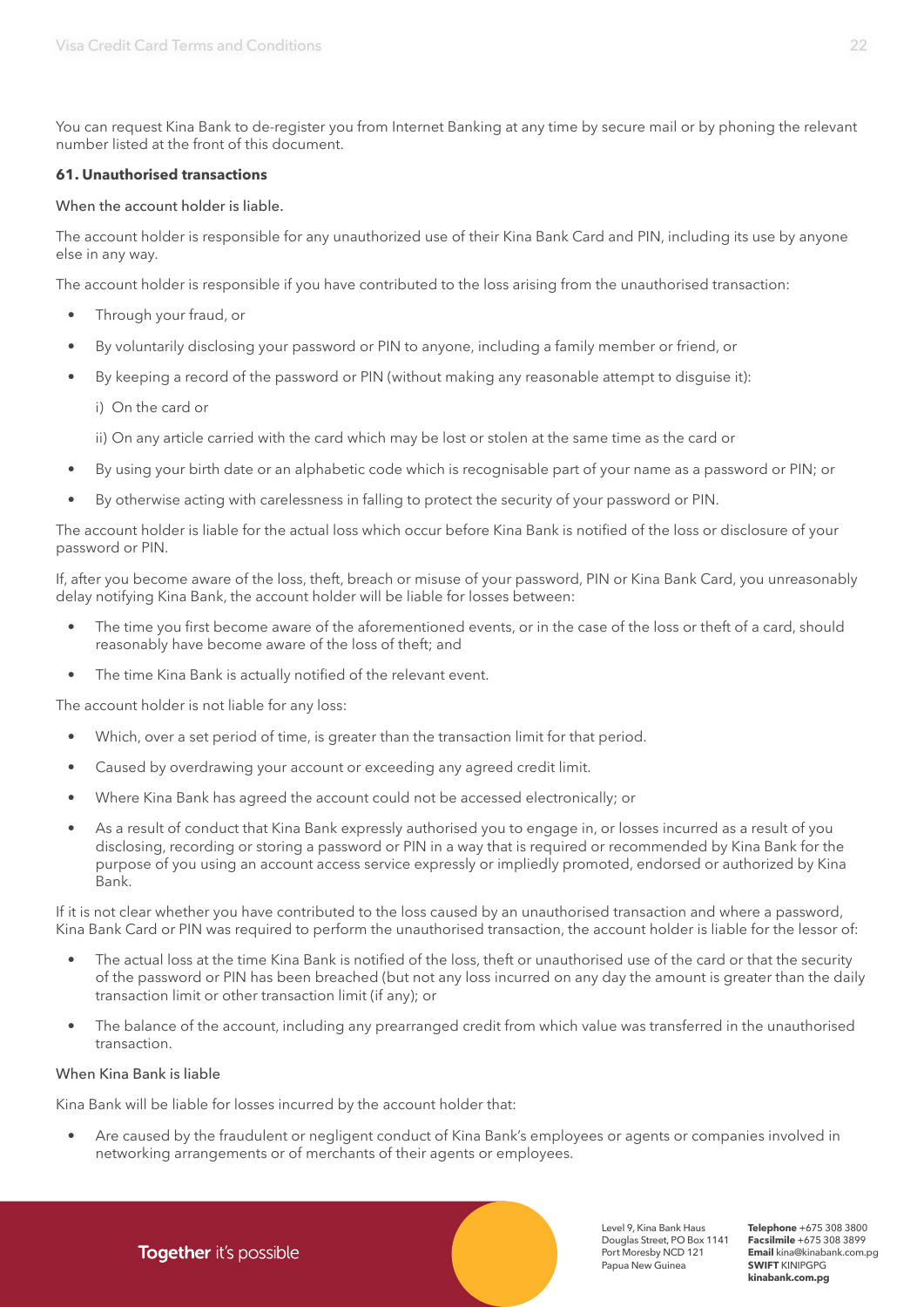- Relate to any forged, faulty, expired or cancelled part of the electronic access process.
- Arise from transactions that require the use of any Kina Bank Card or PIN that occur before you have received or selected the Kina Bank Card or PIN.
- Result from the same electronic transaction being incorrectly debited a second or more subsequent time to the same account.
- Result from an unauthorised transaction that occurs after you have notified Kina Bank that your Kina Bank Card has been misused, lost or stolen, or that the security of your password or PIN has been breached; or
- Result from an unauthorised transaction if it is clear that you have not contributed to the losses.

#### **62. Additional protection: Visa – Zero liability**

Subject to the section headed 'Unauthorised transactions' you will not be liable for the unauthorised transactions on a Kina Bank Visa Credit card.

If you notify Kina Bank of an unauthorised transaction(s), within five (5) business days, we will provide provisional credit to you to the value of the unauthorised transaction unless your prior account history is unsatisfactory or if the nature of transactions justifies a delay in crediting your account.

#### **63. Equipment malfunction**

We are responsible to the account holder for any loss caused by the failure of equipment to complete a transaction that was accepted in accordance with your instructions.

However, if you were aware of should have been aware that the equipment was unavailable for use or malfunctioning, our responsibility will be limited to correcting errors in the account and refunding any charges or fees imposed as a result.

You are solely responsible for your own personal computer anti-virus and PC security measures, and those of any authorised user, to help prevent unauthorised access via Kina Bank Internet Banking to your transactions and linked accounts.

#### **64. Liability under BillPay**

BillPay payment are irrevocable. No refunds will be provided through our BillPay service where you have a dispute with the biller about any goods or services you may have agreed to acquire from the biller. Any dispute must be resolved with the biller.

If a BillPay payment has been made to an incorrect biller, or for an incorrect amount, and your account was debited for that amount, then you need to resolve that matter with the biller that received the payment directly.

If a BillPay payment is made in accordance with a payment direction, which appeared to Kina Bank to be from you or on your behalf, but which you did not in fact authorise, then you need to resolve that matter which the biller directly.

Kina Bank is not liable for any loss or damage you suffer as a result of using BillPay service, including any consequential loss or damage, save for any liability that arises under Section 63(b) above.

# **65. Changes to the Electronic Banking Conditions of Use**

We can change the Electronic Banking Conditions of Use at any time. We will give you thirty (30) days prior written notice of any changes which;

- Impose or increase charges relating solely to the use of electronic equipment.
- Increase your liability for losses relating to electronic transactions.
- Change your daily transaction limit or other periodical transaction limit applying to the use of electronic equipment.

#### **66. Changes to transactions made through electronic terminals**

Any transactions made by you at an electronic terminal cannot be cancelled, altered or changed by you.

Level 9, Kina Bank Haus Douglas Street, PO Box 1141 Port Moresby NCD 121 Papua New Guinea

**Telephone** +675 308 3800 **Facsilmile** +675 308 3899 **Email** kina@kinabank.com.pg **SWIFT** KINIPGPG **kinabank.com.pg**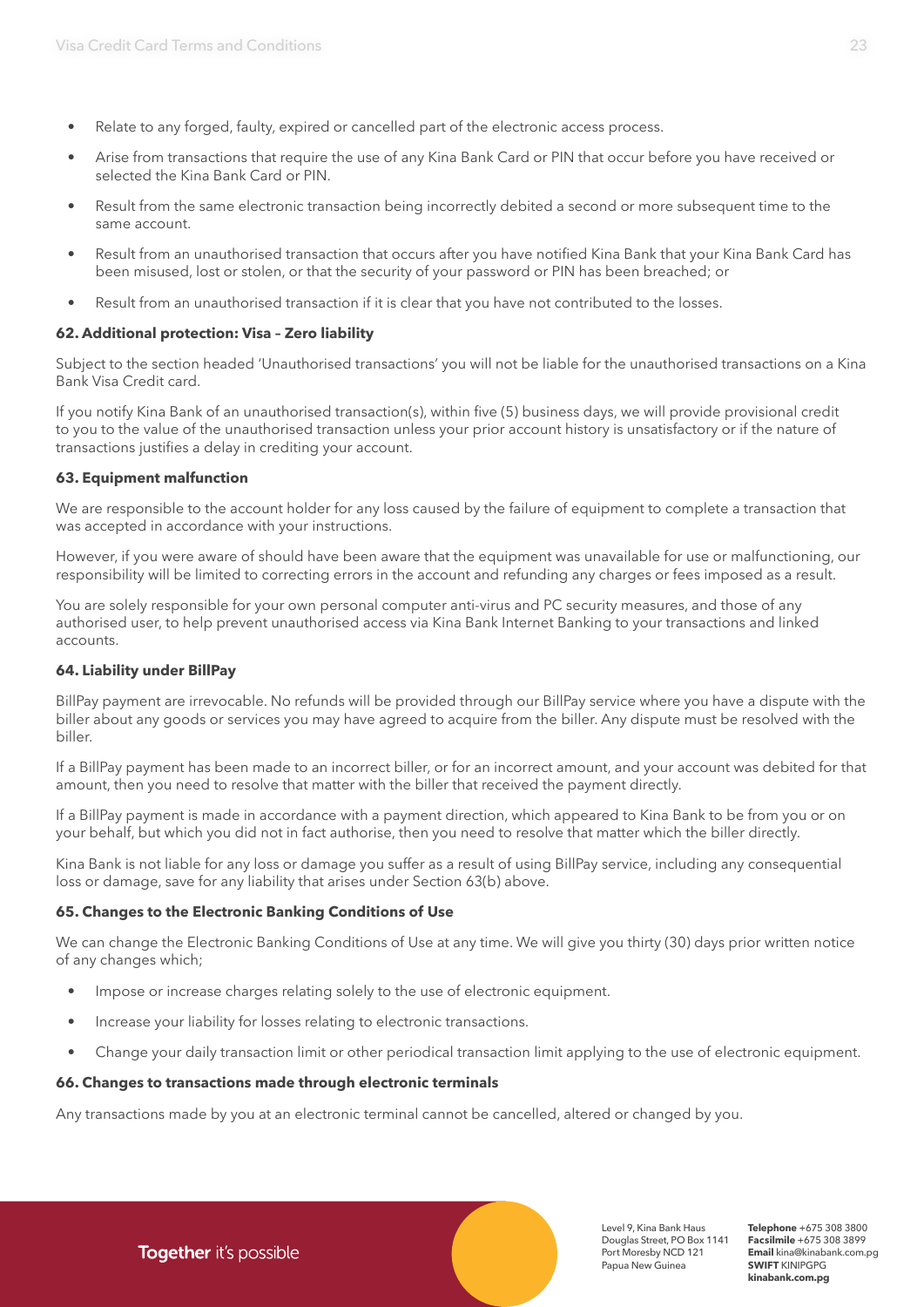#### <span id="page-23-0"></span>**67. Printed transaction made through electronic terminals**

When you complete a transaction at an electronic terminal you will receive a printed transaction record. You must check your record carefully. You should retain these records for verification purposes and to aid in reconciling account statements.

#### **68. Third party services**

Kina Bank does not authorize, promote or endorse and shall not be responsible or liable in any way for the use of account services offered by third parties to access your Kina Bank accounts (including account aggregation services, such as may be provided by other financial services).

#### **69. General**

Kina Bank is not liable for the refusal of any merchant to accept an electronic transaction and, to the extent permitted by law, is not responsible for the goods and services supplied by a merchant.

You accept that:

- Not all electronic equipment from which cash can be withdrawn will always contain cash.
- Any cash dispensed at electronic is at your risk once it becomes visible or available to you to collect; and
- Not all electronic equipment will allow you to make deposits.

#### **70. Eftpos**

This facility allows you to pay for goods and services with a card linked to your account. Depending on the retailer, you may also be able to use the card to withdraw cash using the Eftpos terminal.

# **Important Information.**

# Things you should know about your proposed credit contract

This section tells you about some of the rights and obligations of yourself and your credit provider, Kina Bank Limited. It does not state the terms and conditions of your contract. If you have any concerns about your contract, contact Kina Bank and if you still have concerns, contact Kina Bank's external dispute resolution scheme, or get legal advice.

# The Contract

# **1. How can I get details of my proposed credit contract?**

Kina Bank must give you a pre-contractual statement containing certain information about your contract. The precontractual statement, and this document, must be given to you before:

- a) Your contract is entered into; or
- b) You make an offer to enter into the contract, whichever happens first.

#### **2. How can I get a copy of the final contract?**

If the contract document is to be signed by you and returned to Kina Bank, you must be given a copy to keep. Also, Kina Bank must give you a copy of the final contract within fourteen (14) days after it is made. This rule does not, however, apply if Kina Bank has previously given you a copy of the contract document to keep. If you want another copy of your contract, write to Kina Bank and ask for one. Kina Bank may charge you a fee. Kina Bank has to give you a copy:

- a) Within fourteen (14) days of your written request if the original contract came into existence one (1) year or less before your request; or
- b) Otherwise within thirty (30) days of your written request.

Level 9, Kina Bank Haus Douglas Street, PO Box 1141 Port Moresby NCD 121 Papua New Guinea

**Telephone** +675 308 3800 **Facsilmile** +675 308 3899 **Email** kina@kinabank.com.pg **SWIFT** KINIPGPG **kinabank.com.pg**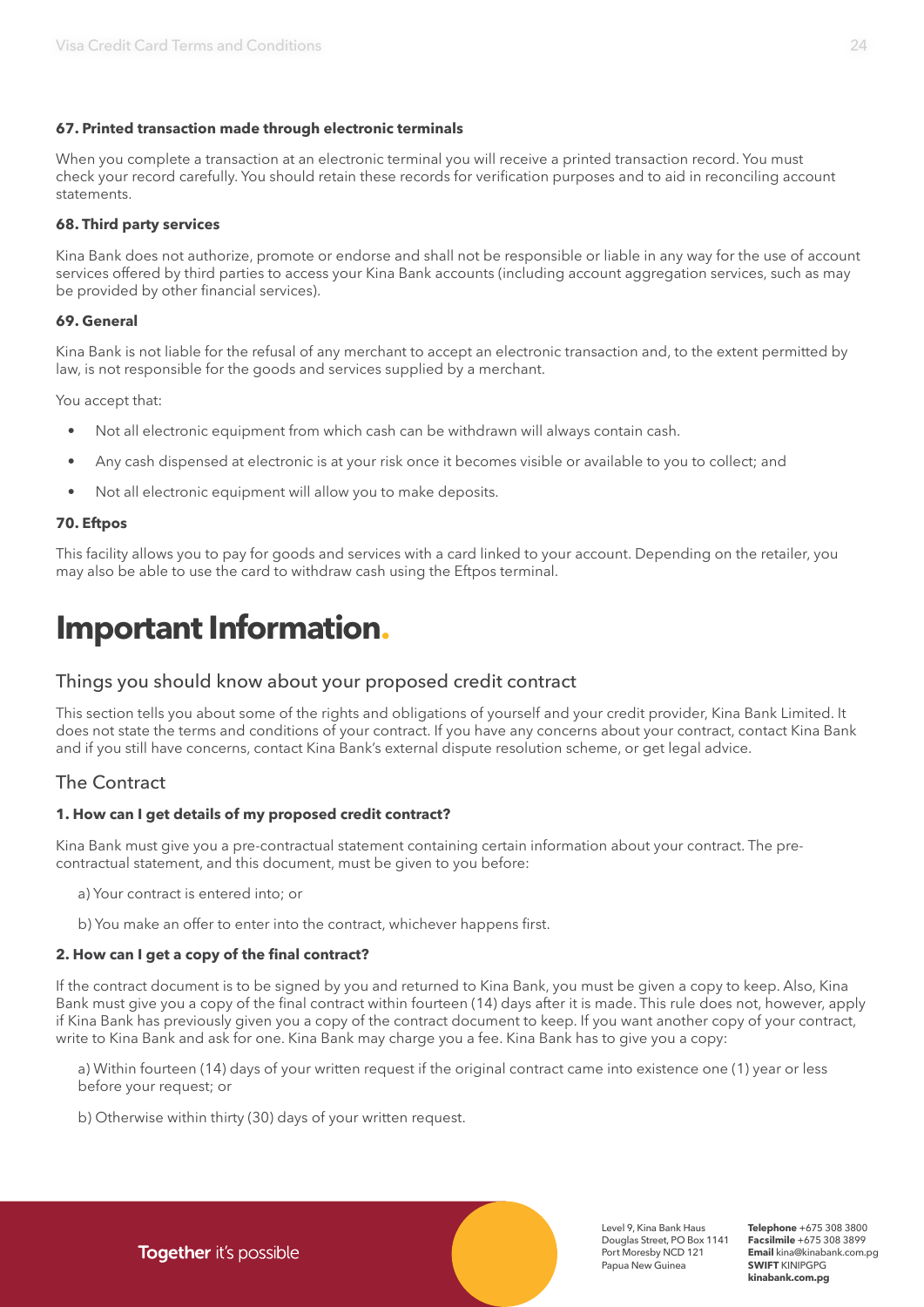#### <span id="page-24-0"></span>**3. Can I terminate the contract?**

Yes, if you are a personal credit card holder, you can terminate the contract by writing to Kina Bank as long as:

a) You have not obtained any credit under the contract; or

b) A card or other means of obtaining credit given to you by Kina Bank has not been used to acquire goods or services for which credit is to be provided under the contract.

If you are a Business Credit Card holder, you will have to request the Principal to terminate the credit card account on your behalf. However, you will still have to pay any fees or charges incurred before your terminate the contract. Also see Conditions 33 and 34 of these Conditions of Use further information on terminate of the contract by you.

#### **4. Can I pay my credit contract out early? (applies to personal credit card holders and the Principal only)**

Pay Kina Bank the amount required to pay out your credit card contract on the day you wish to end your contract.

#### **5. How can I find out the payout figure? (applies to personal credit card holders and the Principal only)**

You can write to Kina Bank at any time and ask for a statement of the payout figure as at any date you specify. You can also ask for details of how the amount is made up. Kina Bank must give you the statement within seven (7) days after you give your request. You may be charged a fee for the statement.

#### **6. Will I pay less interest out of my contract yearly? (applied to personal credit card holders and the Principal only)**

Yes. The interest you can be charged depends on the actual time money is owing.

#### **7. Can my contract be changed by Kina Bank?**

Yes, but only if your contract says so.

#### **8. Will I be told in advance if Kina Bank is going to make a change in the contract?**

You get at least thirty (30) days advance written notice for:

- a) An increase to the annual percentage rate.
- b) A change to repayment terms or calculations.
- c) A change in the way in which interest is calculated.

d) A change in credit fees and charges; or

e) Any other changes by Kina Bank, except where the change reduces what you have to pay, or the change happens automatically under the contract.

#### **9. Is there anything I can do if I think my contract is unjust?**

Yes. You should first talk to Kina Bank. Discuss the matter and see if you can come to some arrangement.

You may also wish to speak with the Kina Bank Product Manager or the Bank of PNG (for contact detail please see Condition 30 on page 23).

Alternatively, you can go to court. You may wish to get legal advice, for example from your solicitor.

#### Insurance

#### **10. Do I have to take out insurance?**

Kina Bank can insist you take out or pay the cost of types of insurance specially allowed by law, for example compulsory third-party personal injury insurance, mortgage indemnity insurance or insurance over property covered by any mortgage or security. Otherwise, you can decide if you want to take out insurance or not.

> Level 9, Kina Bank Haus Douglas Street, PO Box 1141 Port Moresby NCD 121 Papua New Guinea

**Telephone** +675 308 3800 **Facsilmile** +675 308 3899 **Email** kina@kinabank.com.pg **SWIFT** KINIPGPG **kinabank.com.pg**